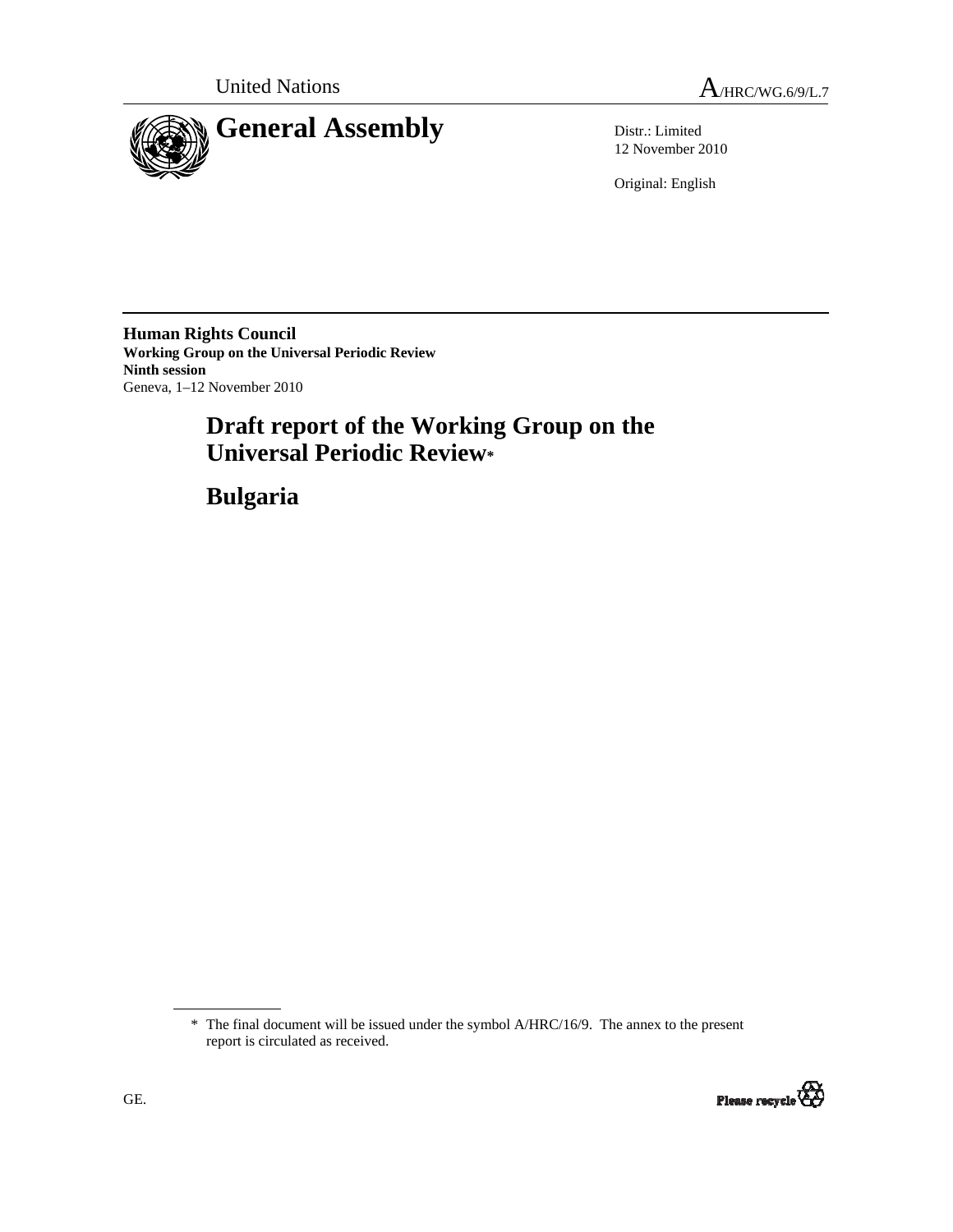# Contents

|       |    | Paragraphs | Page          |
|-------|----|------------|---------------|
|       |    | $1 - 4$    | 3             |
|       |    | $5 - 79$   | 3             |
|       | А. | $6 - 16$   | $\mathcal{F}$ |
|       | В. | $17 - 79$  | 5             |
| Н.    |    | $80 - 81$  | 13            |
| Annex |    |            |               |
|       |    |            |               |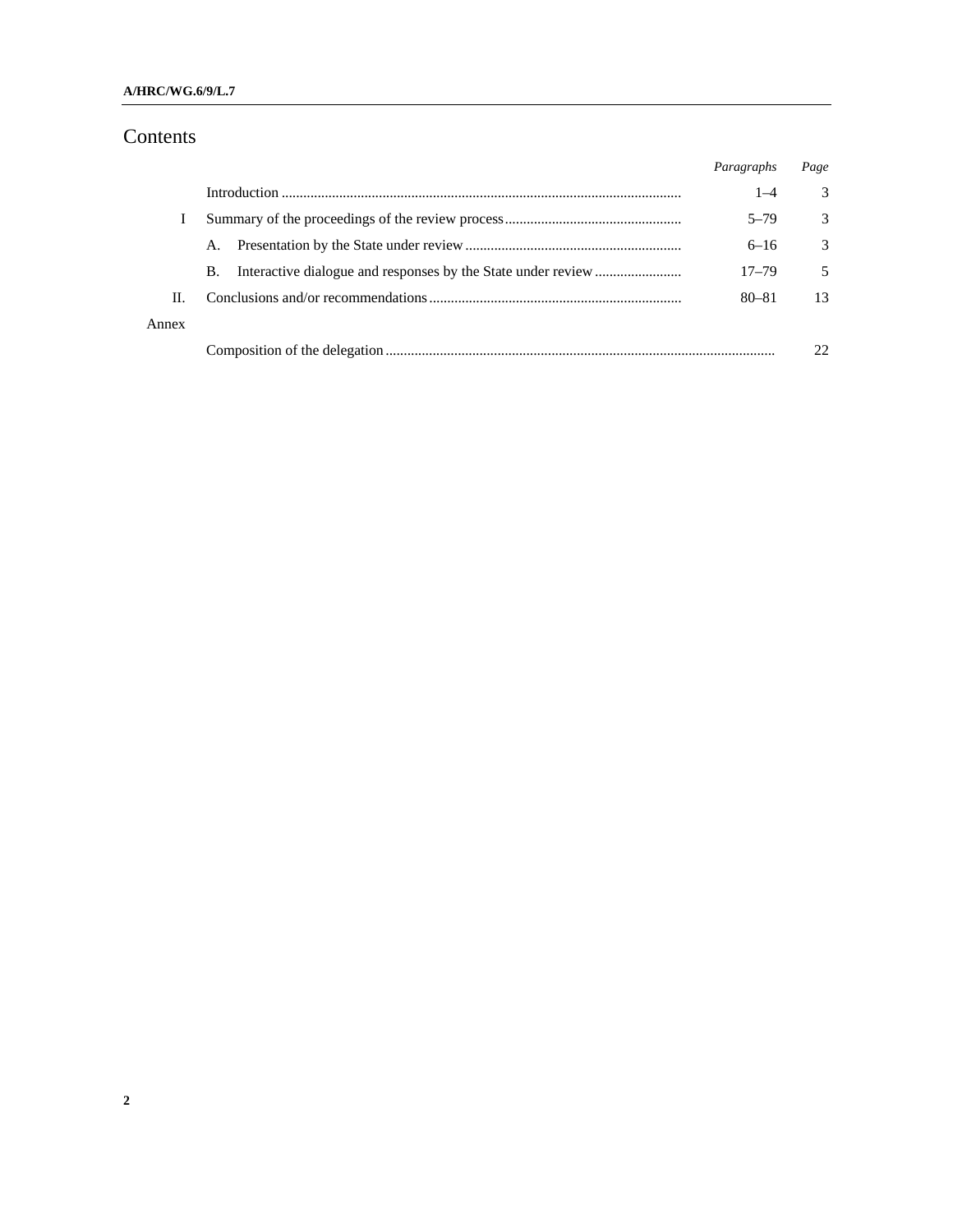# **Introduction**

1. The Working Group on the Universal Periodic Review, established in accordance with Human Rights Council resolution 5/1, held its ninth session from 1 to 12 November 2010. The review of Bulgaria was held at the 7th meeting, on 4 November 2010. The delegation of Bulgaria was headed by Minister for Foreign Affairs, Nickolay Mladenov. At its 11th meeting, held on 8 November 2010, the Working Group adopted the report on Bulgaria.

2. On 21 June 2010, the Human Rights Council selected the following group of rapporteurs (troika) to facilitate the review of Bulgaria: Bangladesh, Mauritania and Poland.

In accordance with paragraph 15 of the annex to resolution  $5/1$ , the following documents were issued for the review of Bulgaria:

A national report submitted/written presentation made in accordance with paragraph 15 (a) (A/HRC/WG.6/9/BGR/1) and (A/HRC/WG.6/9/BGR/1/Corr.1);

 (b) A compilation prepared by the Office of the United Nations High Commissioner for Human Rights (OHCHR) in accordance with paragraph 15 (b) (A/HRC/WG.6/9/BGR/2) and (A/HRC/WG.6/9/BGR/2/Corr.1and 2);

 (c) A summary prepared by OHCHR in accordance with paragraph 15 (c) (A/HRC/WG.6/9/BGR/3).

4. A list of questions prepared in advance by the Czech Republic, Denmark, Germany, the Netherlands, Norway, Slovenia, Sweden, Switzerland and the United Kingdom of Great Britain and Northern Ireland was transmitted to Bulgaria through the troika. Those questions are available on the extranet of the universal periodic review.

#### **I. Summary of the proceedings of the review process**

5. During the interactive dialogue, 45 delegations made statements. A number of delegations thanked Bulgaria for its cooperation with the universal periodic review mechanism and commended the delegation for the constructive dialogue initiated with civil society during the preparation of its national report, and for the comprehensiveness of its national report as well as its presentation. They also welcomed the detailed replies given to advance questions and other comments made during the interactive dialogue. Recommendations made during the dialogue are found in section II of the present report.

#### **A. Presentation by the State under review**

6. The head of the delegation, Mr. Mladenov, stated that Bulgaria was a party to the core international human rights treaties and had voluntarily agreed to the most far-reaching scrutiny of its human rights records, including binding court judgements of the European Court of Human Rights, with regard to individual complaints. The Minister also stated that Bulgaria was bound by the high standards and aspirations enshrined in the European Union Charter of Fundamental Rights, following the entry into force of the Lisbon Treaty in 2009.

7. The Minister acknowledged the valuable contributions made by civil society and non-governmental organizations throughout the transparent process of consultation in the preparation of its national report. He remained fully committed to continuing both the broad inter-ministerial and public dialogue with stakeholders, so as to ensure the necessary followup to the universal periodic review process.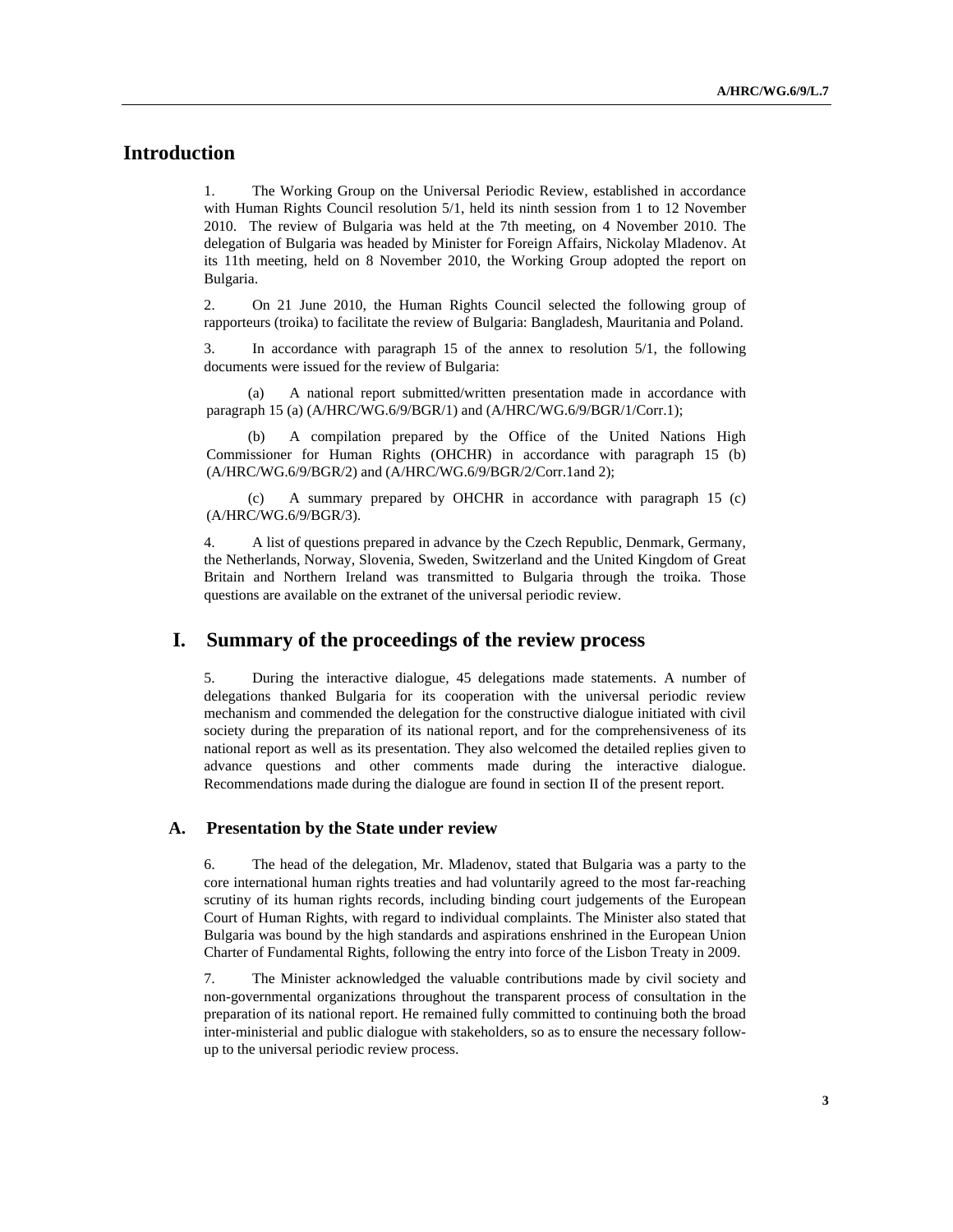8. In his opening statement, he addressed a number of advance questions.

9. With regard to the existence of an independent national human rights institution acting in accordance with the Paris Principles, the Minister confirmed that such an institution existed in the Office of the Ombudsman; however, the Ombudsman had not yet formally undertaken the requisite steps for accreditation in accordance with the Principles. The Government expected that an application for accreditation would be submitted during the course of this year or in 2011.

10. Concerning steps to improve access and the provision of public services and facilities to the Roma population in order to improve their standard of living, the Minister recognized that Roma communities faced specific social and economic challenges that needed to be addressed in a comprehensive manner. The Government had taken a series of measures to ensure the full integration of Roma into the mainstream of society, through the introduction of special school assistants, an expanding network of health-care mediators, and employment mediators. Another promising project was the Social Inclusion Project, implemented by the Ministry of Labour and Social Policy, which supported low-income families belonging to minority groups that had experienced difficulties integrating into the labour market; the Project also envisaged setting up services to meet the educational and health-care needs of children. In addition, representatives of the Roma communities were actively involved in a programme funded by the European Agricultural Fund for Rural Development, which targeted rural areas.

11. With respect to the protection of children's rights, with a special focus on the wellbeing of children within the child-care system, he stated that in 2008, Parliament had adopted the National Strategy for Children 2008-2018, which defined priority areas and actions for improvement. All outdated child-care institutions inherited from the past would be closed in the next 15 years and gradually replaced by a network of community-based services, with the first priority being the closure of legacy institutions for the medical and social care of children up to 3 years of age. In the meantime, the conditions in State and municipal child-care institutions had to be improved. The Government had also adopted a policy document for de-institutionalization, in accordance with the Guidelines for the Alternative Care of Children and with the involvement of 23 non-governmental organisations and the United Nations Children's Fund. An Action Plan had been formulated that envisaged the implementation of several projects over the next 15 years.

12. Regarding the equal treatment and protection from discrimination of the lesbian, gay, bisexual and transgender community, he stated that discrimination based on sexual orientation was prohibited under the Protection against Discrimination Act, whose scope extended beyond the minimal requirements of the European Union *acquis communautaire*. In the event of discrimination, a number of national remedies existed, ranging from addressing the Commission for the Protection against Discrimination to the court system.

13. Concerning torture, he stated that Bulgaria had signed the Optional Protocol to the Convention against Torture and that its swift ratification was a matter of priority. The use of torture or any form of degrading treatment was prohibited by both the Constitution and domestic legislation. Furthermore, Ministry of Interior regulations were aimed at preventing discrimination and safeguarding respect for the human rights of detainees. In all cases involving alleged police violence, inquiries had been initiated and, after due process, sanctions had been imposed. If there were indications that a crime had been committed, the case was transmitted to the prosecutor's office. The Minister provided relevant statistics.

14. The Minister stated that a special system for the registration of complaints alleging ill treatment by police officers had been introduced and was closely monitored. He added that a Police Officer's Code of Ethics had been adopted and that control over its implementation was exercised by the Commission on Human Rights and Police Ethics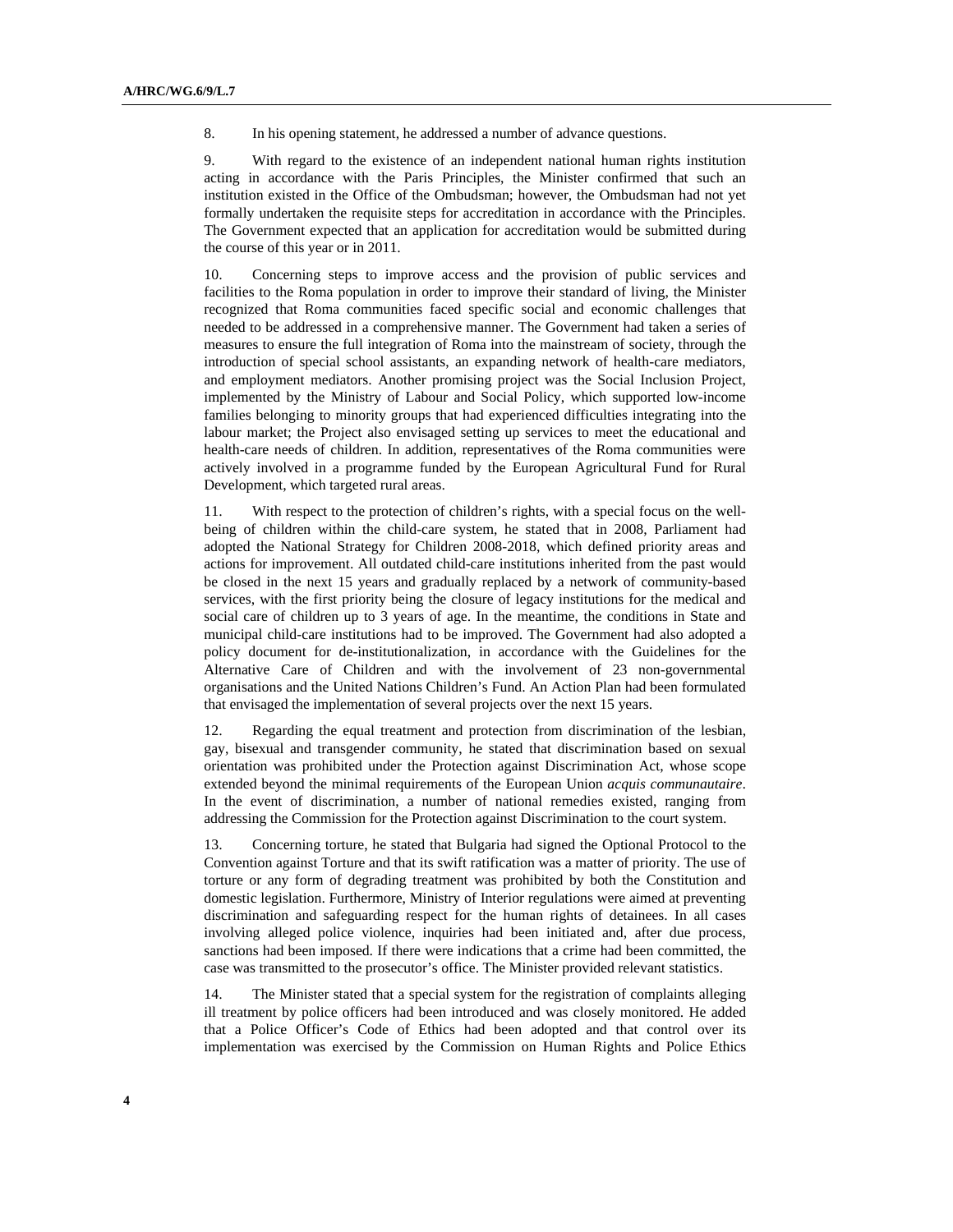within the Ministry of the Interior. Furthermore, special courses and educational programmes in the Police Academy were aimed at raising the awareness of legal officials regarding the need to confront violence and to improve standards and the human rights situation in prisons. Human rights awareness training had also been introduced for staff at detention centres, and civil society monitoring was used to increase the transparency of policy activity.

15. In relation to improving conditions in the penitentiary system, a special programme had been adopted in September 2010 to improve living conditions and tackle the issue of overpopulation. It was accompanied by an Action Plan for 2011–2013 specifying the relevant time frame, responsibilities, institutions and expected outcome.

16. With regard to the reform of the justice system, Government action was based on the Judicial Reform Strategy, and a special Council had been established to coordinate the implementation of the Strategy. The most recent amendment to the Constitution had provided for a permanent Supreme Judicial Council and limited magistrates' immunity. This was followed by a new Judicial System Act, which would be reviewed to strengthen the management capacity of the judiciary and to improve the overall discipline and effectiveness of the entire system. Other improvements mentioned included the adoption of an Administrative Procedure Code and functional administrative courts, the approval of a new Civil Procedure Code, the establishment of a Commercial Register and the introduction of private judicial enforcement. In addition, the meetings of the Supreme Judicial Council were now made public and its decisions had been posted online to strengthen the accountability of the system. Furthermore, a Magistrates Code of Ethics had been introduced, appointments were based on a competitive process, the principle of tenure for senior positions had been enshrined in legislation, and the appraisal process had been strengthened, so as to support training and qualification of the judicial system, implemented through the National Institute of Justice. The Minister also referred the continued development of a Unified Information System for Combating Crime.

#### **B. Interactive dialogue and responses by the State under review**

17. Algeria made reference to the establishment of various institutions mandated to promote human rights, such as the Ombudsman of the Republic and the State Agency for Child Protection. Algeria also referred to racist and hate-based acts against people belonging to minorities. Algeria asked for further information about measures taken to combat corruption. It made recommendations.

18. Morocco welcomed the increasing role assigned to the Ombudsman of the Republic and encouraged Bulgaria to share best practices relating to that institution, as well as information about its impact on the enjoyment of human rights. Morocco welcomed the various actions undertaken in favour of persons with disabilities in the areas of education, employment, health and accessibility, and asked for further information about the two-year Plan on Equal Opportunities. Morocco also requested further information about Roma integration, referring to actions relating to human rights education. Morocco made recommendations.

19. The Russian Federation noted the progress achieved in acceding to international human rights agreements and treaties, as well as the wide range of programmes adopted, including the National Strategies for Promoting Gender Equality, for Equal Opportunity for Disabled Persons and for Demographic Development. Concerning a number of pending issues and existing challenges facing Bulgaria, the Russian Federation asked about the results of the implementation of the 2003 Combating in Trafficking in Human Beings Act. It noted that Bulgaria's national institution intended to apply for accreditation as the appropriate institute operating under the Paris Principles.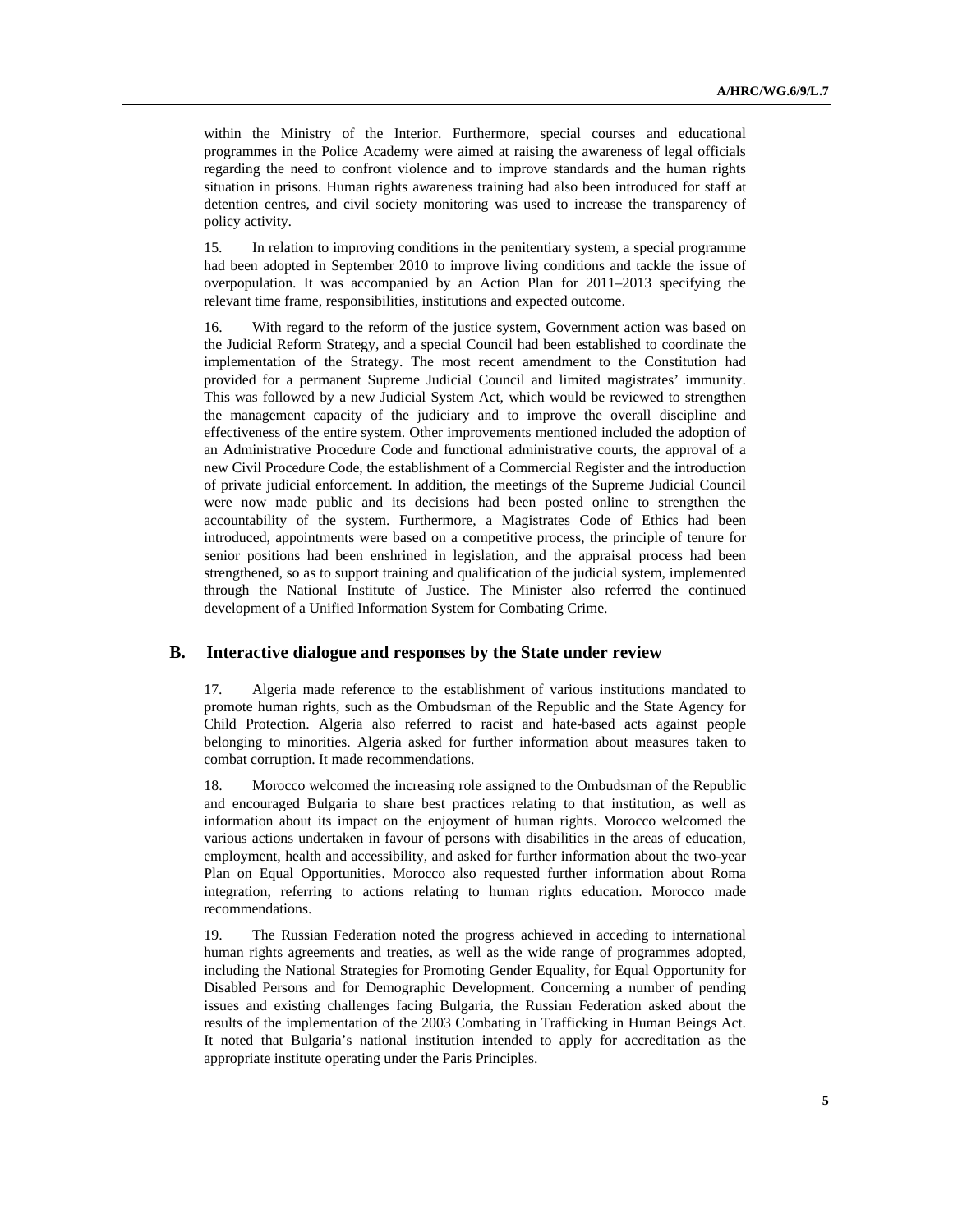20. France noted the adoption in 2010 of the two-year plan on equal opportunities for people with disabilities and of the Integration of People with Disabilities Act, but inquired what obstacles had prevented Bulgaria from ratifying the Convention on the Rights of Persons with Disabilities. France inquired about the results of programmes aimed at increasing the standard of living and integrating the Roma people. France invited Bulgaria to amend its constitutional and legislative apparatus in order to better combat all forms of discrimination. France made a recommendation.

21. Indonesia commended Bulgaria for having incorporated the principles of international human rights treaties into its national legislation and welcomed its commitment to strengthening the democratic process and the rule of law. Indonesia, however, expressed concern about the child protection system, particularly in terms of access to health care, welfare and social assistance. As for human trafficking, Indonesia was encouraged to learn of Bulgaria's efforts to tackle the issue. Indonesia made recommendations.

22. Finland noted that children of the Roma minority lagged seriously behind in terms of education. Finland asked how Bulgaria would guarantee that Roma children, by age 16, would attain learning results comparable to those of the rest of the population, and thus improve the integration of Roma into Bulgarian society. Finland made recommendations, including with regard to equal access to public services and an adequate standard of living.

23. Belarus noted with satisfaction the efforts taken by Bulgaria to improve its national legislation and strengthen its institutional framework. Belarus welcomed the adoption of several long-term national strategies, including for children. Belarus commended the Government's policy in the area of primary education and the development of the healthcare system. Belarus noted the measures taken by the Government to address more systematically and comprehensively the problems encountered in protecting the rights of and ensuring the integration of the Roma, including through the new 10-year framework programme. Belarus referred to the Government's purposeful efforts to combat trafficking. Belarus made recommendations.

24. Greece noted that, since the democratic change in 1989, Bulgaria had had a very good record in the Balkan region in the promotion and protection of human rights. Greece asked Bulgaria to share its best practices in developing a human rights institutional framework since the transition to democracy, and to share its experiences, including with respect to problems encountered in combating human trafficking. Greece expressed satisfaction that women's rights were a priority for Bulgaria. Greece made recommendations.

25. Belgium congratulated Bulgaria on the continuing progress made in human rights protection, but raised concerns relating to shelters for orphans and/or people with mental disabilities. Belgium also expressed concern at the fact that trafficking in women for sexual exploitation had persisted despite the existence of concrete measures to combat it. Belgium made recommendations.

26. Mexico noted Bulgaria's achievements in the areas of human rights protection and the consolidation of democracy. Mexico inquired about the implementation of recommendations of the Committee on the Elimination of Racial Discrimination regarding the integration of Roma children into mixed schools, and whether there were mechanisms for coordination with civil society in that regard. Mexico asked for further information about measures to prevent discrimination against people with mental disabilities. Mexico made recommendations.

27. Malaysia recognized that Bulgaria had in place a comprehensive legal framework that incorporated regional and international norms and standards related to the promotion and protection of human rights. Malaysia also recognized that Bulgaria faced several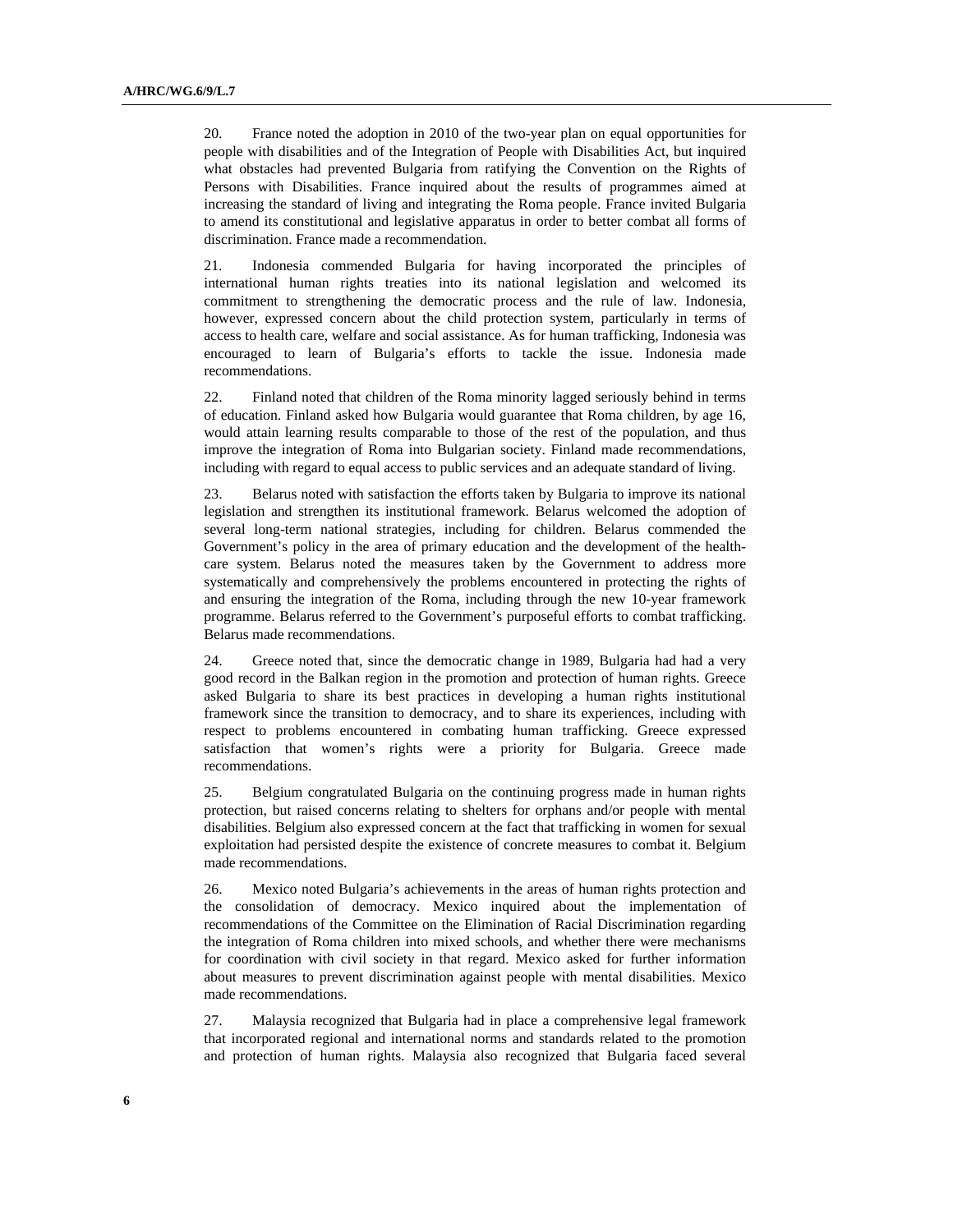challenges, including incidences of human trafficking and issues concerning the human rights of the Roma community, particularly of Roma women and girls. Malaysia made recommendations.

28. Canada noted positive efforts to ensure the enjoyment by vulnerable groups of their human rights, as well the law on legal aid and the establishment of a national office on legal aid. Canada expressed concern at the reported excessive use of force by the police and the continuing challenges relating to gender equity. Canada made recommendations.

29. Cyprus welcomed Bulgaria's ratification of all relevant international conventions on combating human trafficking and the establishment of the National Commission to address trafficking. It also commended Bulgaria's efforts aimed at the integration of Roma communities and asked about the integration of immigrants and refugees. It requested information about measures taken to ensure that decisions of the European Court of Human Rights were taken into consideration in the formulation or implementation of national legislation and policies.

30. Germany requested information about how Bulgaria had followed up on recommendations by the Committee on the Elimination of Racial Discrimination and the Committee on the Rights of the Child with reference to: combating the use of authority and ill treatment by the police against persons from minority groups; addressing concerns about the propagation of racist stereotypes and hatred towards persons belonging to minorities, including by organizations, media and political parties; and addressing concerns about the increase in the number of children subjected to child abuse. Germany made recommendations.

31. Netherlands commended Bulgaria for its efforts to strengthen the rule of law and to combat corruption and organized crime, as well as for its dedication to protecting the rights of children in institutions, notably through the adoption of the de-institutionalization strategy for children. Netherlands expressed concerns at the discrimination, and sometimes ill treatment, directed against Roma people. Netherlands made recommendations.

32. The delegation of Bulgaria responded that, in relation to the International Convention on the Protection of the Rights of All Migrant Workers and Members of Their Families, Bulgaria should be able to adhere to it once agreement had been reached within the European Union.

33. Concerning the 1954 Convention relating to the Status of Stateless Persons and the 1961 Convention on the Reduction of Statelessness, the Minister responded that the National Assembly should be able to ensure Bulgarian adherence to them by the end of this year.

34. In respect of human trafficking, Bulgaria responded that, as of last week, a massive national public awareness information campaign had been launched. While recognizing that there were difficulties in persuading witnesses to provide testimony, Bulgaria noted that this was slowly changing and there was a sustained increase in the number of trafficking victims identified and referred for protection. Such victims were also eligible for free medical and psychological care. There was a national telephone number for children who had been subjected to domestic violence, and quite often such cases were connected to cases of trafficking.

35. In relation to the Convention on the Rights of Persons with Disabilities and the Optional Protocol thereto, the delegation responded that Bulgaria had signed both, in 2007 and 2008, respectively. Thus, the Government had demonstrated its political will to abide by their provisions. However, if Bulgaria was to be able to fully implement the Convention, a number of changes needed to be made in domestic legislation, including the Family Code,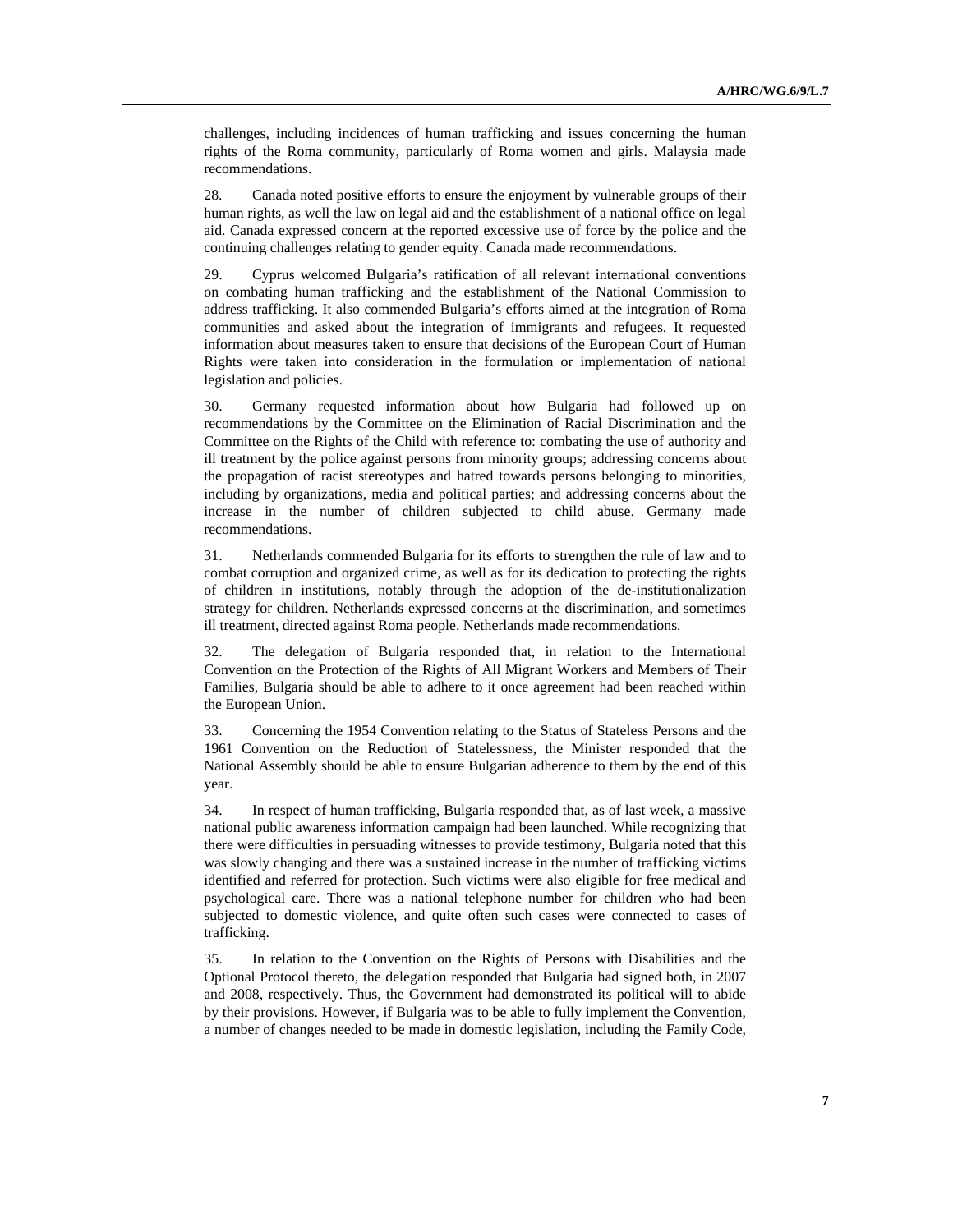and such changes were now in process. Once that process had been completed, Bulgaria would be able to proceed with ratification.

36. Regarding the situation of Roma children and school attendance rates, Bulgaria acknowledged that Roma children constituted a large proportion of the children dropping out of the education system. However, the number of leaving school prematurely had been declining. The Government had taken action to increase children's school completion rates, particularly in impoverished communities, where many were of Roma origin, by linking child benefits to school attendance. Furthermore, there had never been a policy of segregating children of different ethnic backgrounds in schools. Rather, there had been a decline in the quality of the teaching in schools whose students belonged to predominantly Roma or impoverished families. The Government would continue to address the quality of the education that children received throughout the education system.

37. Bulgaria reiterated that there was a comprehensive programme for the deinstitutionalization of children, in view of the system inherited from the past. The aim was to improve training programmes aimed at improving services in existing institutions and community-based services, such as foster care, and to involve the extended families of institutionalized children in assuming responsibility for their care once they had left the institutions. Another system involved the establishment of a number of safe houses, where adolescents could stay before being reintegrated into society.

38. To the comment on the need to promote tolerance more actively through a public campaign, the delegation responded that Bulgaria was famous for being a country of tolerance, and that under law, all religious and ethnic communities fully enjoyed their right to engage in their cultural traditions and religious practices. The delegation reiterated the readiness of the Government to continue, by providing various services, in partnership with the non-governmental community, to be engaged in promoting tolerance more actively.

39. Denmark was pleased to note a momentum in Bulgaria's efforts to reform the justice system and asked what the main challenges were in the years to come. Denmark also highlighted the issue of the Roma minority and wished to know the extent to which members of that minority were treated as Bulgarian citizens in their own right. Denmark stated that it looked forward to Bulgaria's swift ratification of the Optional Protocol to the Convention against Torture. Denmark made recommendations.

40. Hungary welcomed the establishment of several national institutions in the field of human rights. Hungary supported Bulgaria's commitment to fighting corruption, which remained one of the major social problems, alongside human trafficking and discrimination. Hungary was concerned about the high number of cases involving violations against and among children, and stated that the protection of children should be one of the main priorities of every State. Hungary made recommendations.

41. Brazil commended Bulgaria for its cooperation with the human rights mechanisms, including its standing invitation to special procedures and the withdrawal of all its reservations to human rights treaties. Brazil noted that Bulgaria recognized the persistence of discrimination against, poverty among and the social exclusion of Roma. It noted with concern the increased rates of the sexual exploitation of children and child abuse. Brazil commended Bulgaria for recent achievements in the protection of refugees. Brazil made recommendations.

42. Stating that Bulgaria had been its traditional friend and an important European Union partner, Slovakia thanked Bulgaria for having referred to the topic of the Roma community and expressed its readiness to share the best practices and lessons learned within the framework of the Decade of Roma Inclusion. Slovakia commended Bulgaria's efforts to combat discrimination and asked Bulgaria what other measures it had envisaged in pursuit of that goal. Slovakia made recommendations.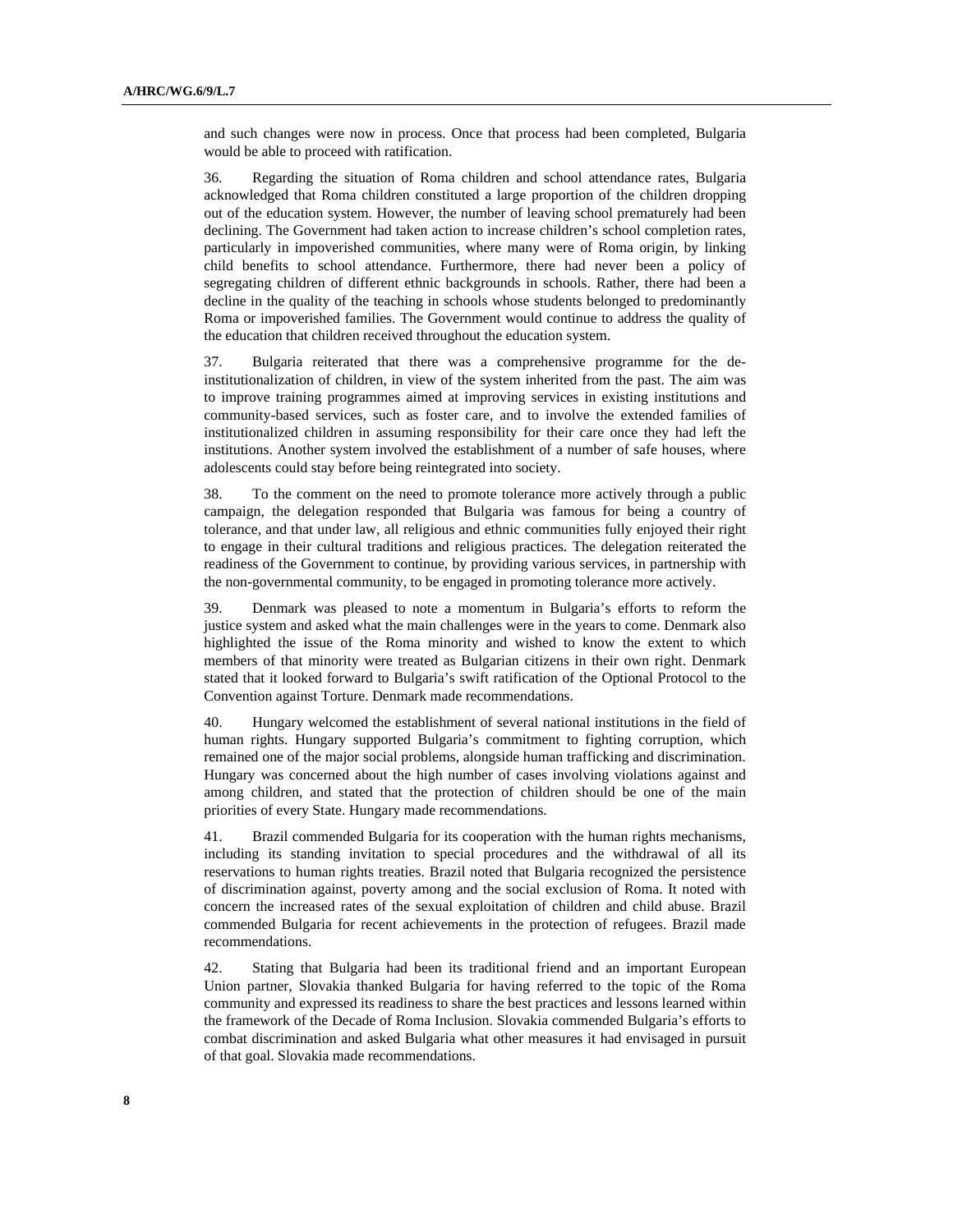43. Sweden asked Bulgaria to elaborate on efforts to ensure that detention conditions fully met international human rights standards and about further plans to address the situation in prisons. Sweden referred to the concerns of the Committee on the Elimination of Racial Discrimination, including with regard to the selective transfer of Roma children to special schools for children with developmental disabilities; the use of excessive force by law enforcement officials against the Roma; and poor knowledge and inadequate application by the judiciary bodies of standards for protection against racial discrimination. Sweden made recommendations.

44. Norway commended the inclusion of agreed international norms and principles in Bulgarian legislation. Norway stated that the political will for democratic reforms to ensure the proper functioning of the judicial system and to fight corruption and organized crime must produce real results, and indicated that it remained firmly committed to continuing to assist Bulgaria in the implementation of European standards. Norway made recommendations.

45. The United Kingdom of Great Britain and Northern Ireland, while welcoming the adoption of the Legal Aid Act, noted areas in which the administration of justice could be improved. It welcomed Government efforts to promote the integration of Roma; however, it expressed concern about the situation of Roma children and their access to services. Given reports of a high prevalence of domestic violence, the United Kingdom asked about the allocation of State resources to victim protection services and efforts to prevent domestic violence. It made recommendations.

46. Turkey commended Bulgaria for its achievements in the area of human rights protection. Turkey referred to the period 1984-1989, also known as the Revival Process, during which an assimilation campaign had been carried out against the Turkish minority, noting that complaints of victims had not yet been addressed. Turkey also stated that the Turkish minority continued to face impediments in exercising its religious freedoms and asked whether Bulgaria intended to amend the law on Religious Denominations. Turkey made recommendations.

47. Italy praised Bulgaria's commitment to the promotion and protection of human rights and took due note of its policies and strategies in favour of Roma people. As regards the concern expressed by the Committee on the Elimination of Racial Discrimination regarding cases of ill treatment and excessive use of force by the police against persons belonging to minority groups, Italy encouraged Bulgaria to continue to take measures to combat any such abuse. Italy made a recommendation.

48. The Republic of Moldova regarded as an important step the raising of the status of the Ombudsman to the constitutional level. It congratulated Bulgaria on having undertaken comprehensive initiatives and expressed the view that Roma communities should be duly empowered to share responsibility for the successful implementation of such initiatives. The Republic of Moldova welcomed developments in the fight against trafficking and asked Bulgaria to elaborate on the national framework in the field of gender equality and domestic violence and how it envisaged implementing the universal periodic review recommendations. It made a recommendation.

49. China expressed appreciation for the fact that Bulgaria had formulated the national strategy on promotion of gender equality 2009-2015 and that women participated in elections on a much larger scale. China also stated that Bulgaria had achieved remarkable results in promoting and protecting the rights of children, the disabled and ethnic minorities, among others. China asked what specific measures Bulgaria had taken and what challenges it still faced in addressing the ageing of the population. China made a recommendation.

50. The United States of America stated that the new Government's commitment to rooting out corruption was laudable, and encouraged it to institutionalize those reforms. It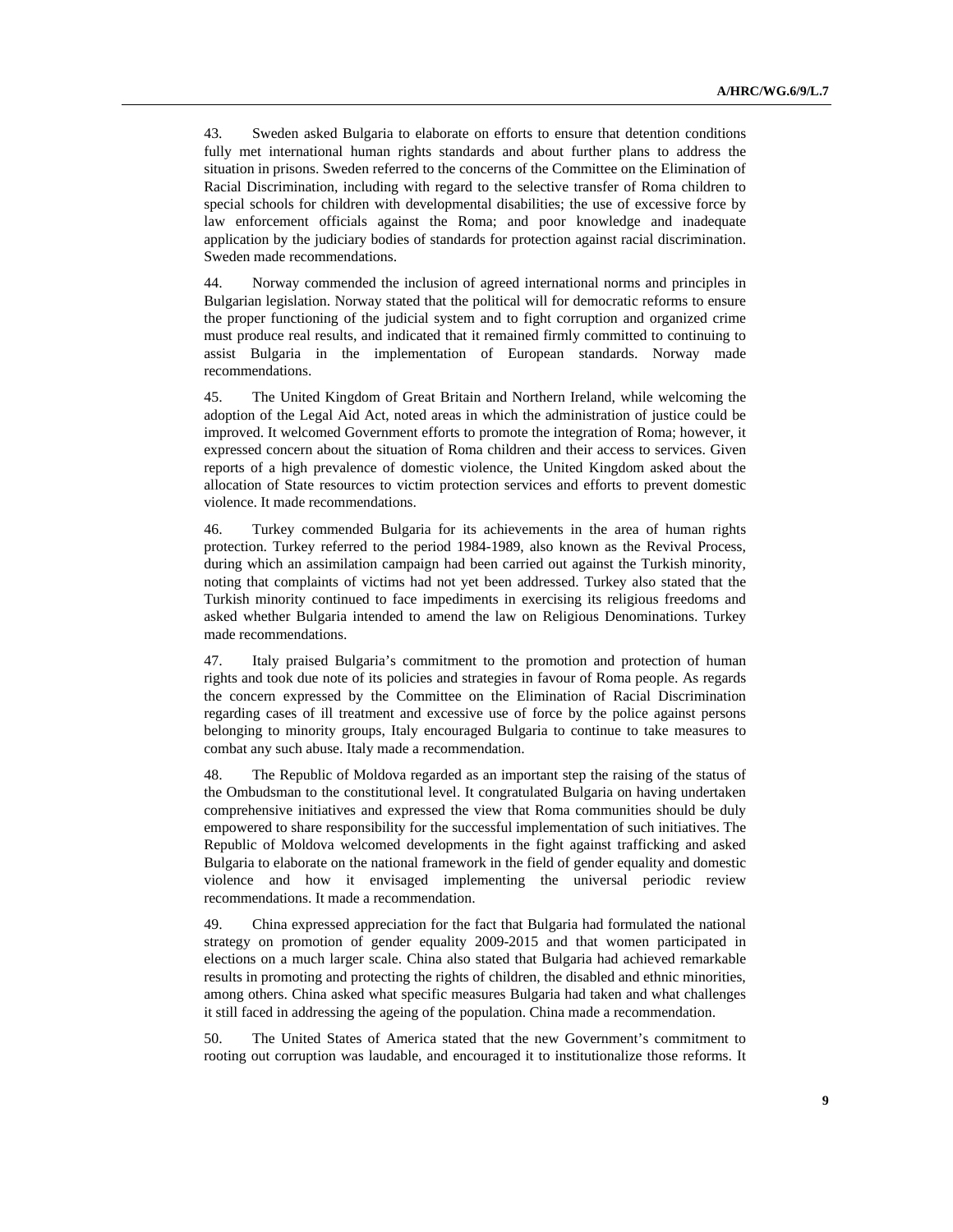remained concerned about harsh conditions in prisons and detention facilities and in Staterun institutions for children, such as orphanages, reform boarding schools and facilities for children with mental disabilities. It was concerned about reports by some minority religious groups that they had been subjected to discrimination from local government officials, even after having obtained national registration through the courts, and about reports that Jehovah's Witnesses and Muslim communities had experienced difficulties in obtaining construction permits for new houses of worship. It made recommendations.

51. Bosnia and Herzegovina noted Bulgaria's significant progress in building its human rights legislative framework and praised the extension of a standing invitation to the special procedures. It welcomed the establishment of the National Commission to Combat Trafficking in Human Beings. It inquired about Bulgaria's accession to the Optional Protocol to the Convention against Torture and the International Convention on the Protection of the Rights of All Migrant Workers and Members of Their Families, and legislation on the right to asylum and protection against discrimination. It made recommendations.

52. Serbia asked about the implementation of legislation on the right to education. It drew attention to legislation that appeared to reinforce stereotypical attitudes regarding the roles of men and women. Serbia asked for information about measures to reduce horizontal gender segregation in the economy; efforts to assess and monitor the employment situation of ethnic minority groups; measures planned to implement the newly adopted Declaration on the situation of the Roma population; and efforts to prevent and combat trafficking. It made a recommendation.

53. Azerbaijan commended Bulgaria for its institutional reforms, including the establishment of the State Agency for Child Protection in 2000 and many others. It stated that in 2009, the Committee on the Elimination of Racial Discrimination had noted with satisfaction various measures taken and programmes implemented for the integration of persons belonging to minority groups. Azerbaijan made recommendations.

54. In respect of juvenile justice, the delegation of Bulgaria responded that relevant authorities were working on a new concept aimed at reform of the system.

55. Concerning the implementation of the National Strategy for Children, nine crisis centres had been established to look after children for up to six months if they were at risk of violence or any other crime, and 150 people had attended those centres in 2009. Bulgaria stated that there was a unified national telephone number for child molestation, and that a very large number of children had contacted authorities by calling that number.

56. With respect to prison conditions, Bulgaria acknowledged that conditions were not good and needed to be improved, and a new plan of action had been adopted by the Government to reform prisons. To date, conditions in five prisons had been improved, and one new prison was being built in Sofia.

57. Regarding religious affairs, the delegation responded that the Government did not believe that any country outside Bulgaria's borders had the right by implication to represent or to speak on behalf of any religious or ethnic communities in the territory of the Republic of Bulgaria. Existing disputes within some religious communities were addressed through the legal process, and the Government would be wrong if it were to interfere in that process, as some might have suggested. With respect to Jehovah's Witnesses, Bulgaria indicated that the Government had been thanked in writing by the European Association of the Christian Witnesses of Jehovah for having addressed their specific concerns.

58. With regard to the revival process of 1984–1989, Bulgaria responded that compensation had been paid in the past, pension rights had been restored to all affected, and a judicial investigation was underway to ensure that the instigators would be punished.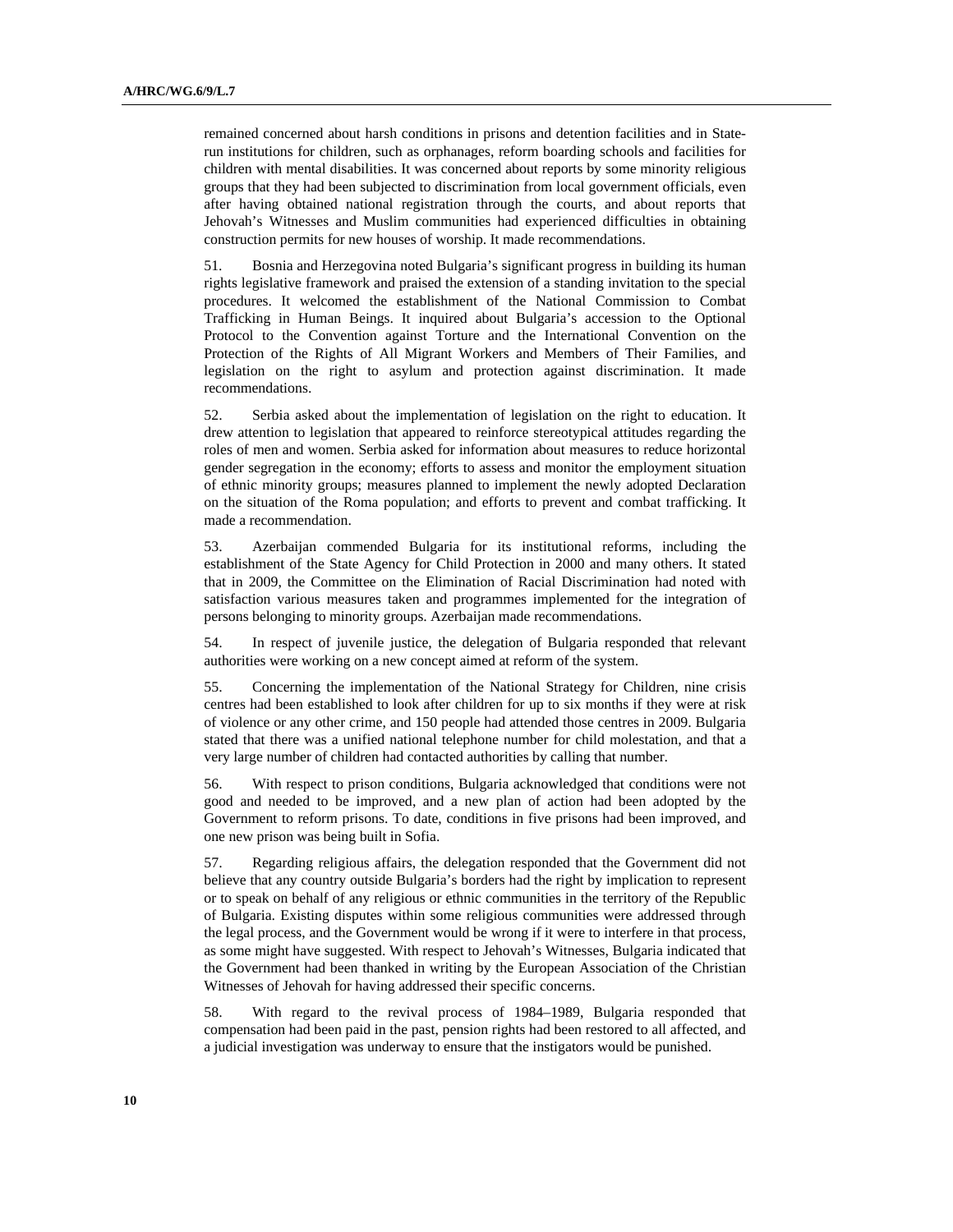59. Armenia stated that Bulgaria's strong human rights machinery, complemented by its commitments such as the withdrawal of all reservations to the international human rights instruments and its membership in regional human rights bodies, seemed to be providing avenues for the protection and promotion of human rights. Armenia wished to know how decisions of the European Court of Human Rights were addressed and welcomed Bulgaria's policy of treating all national minorities in a manner consistent with its international obligations. Armenia made recommendations.

60. Spain commended Bulgaria for the establishment of an institutional and legislative framework for human rights protection and for the issuance of a standing invitation to special procedures. Spain recognized the improvements made in combating discrimination as well as achievements accomplished in the area of women's rights. Spain made recommendations.

61. Austria noted that the process of preparing the national report had included consultations with non-governmental organizations. Austria**,** while welcoming the adoption of the "Vision for De-institutionalization", was concerned that institutionalized care remained widely used and that the average stay of children in institutions continued to be extremely long and the quality of the care provided low. Austria was also concerned that the work of child protection departments remained seriously underfunded. Austria proposed related recommendations.

62. The Czech Republic expressed appreciation for steps taken by Bulgaria to combat stereotypes related to national and ethnic minorities, notably the rulings of the Commission for Protection against Discrimination in cases involving discriminatory statements by the media. Concerning the report of the Bulgarian Helsinki Committee on the use of force by police officers against detainees, it expressed the hope that Bulgaria would fully investigate the allegations and bring to justice those responsible. The Czech Republic made recommendations.

63. Palestine noted the measures taken to promote and protect human rights, including protection from all forms of discrimination. Palestine referred to Bulgaria's pledges to achieve gender equality in the economic and social fields, in professional and family roles and in decision-making, as well as in terms of development and security. It also referred to efforts to combat gender-based violence, trafficking and stereotyping in society, and to promote children's rights in education and institutions. Palestine made a recommendation.

64. The former Yugoslav Republic of Macedonia commended Bulgaria for its ratification of numerous international human rights instruments and their inclusion in its national legal system. However, it raised questions regarding the registration of OMO Ilinden PIRIN. The most recent unsuccessful attempt to register it had been in June 2009, despite the recommendations made by the Commissioner for Human Rights, Thomas Hammarberg, and all the legal arguments in favour of OMO Ilinden PIRIN. The former Yugoslav Republic of Macedonia made recommendations.

65. Chile noted that protection against all forms of discrimination was a priority of Bulgaria and welcomed the establishment of the Commission for Protection against Discrimination, together with the Ombudsman and the National Council for Cooperation on Ethnic and Demographic Issues. Chile noted that Bulgaria recognized that the Roma continued to be in a situation of vulnerability and that the country was concerned about the need to implement consistent and specific policies for them. Chile made recommendations.

66. Argentina welcomed the fact that Bulgaria had extended a standing open invitation to special procedures. Argentina expressed appreciation for additional measures taken by Bulgaria to improve the situations that Roma and migrants had to face, and to end practices that may have resulted in discrimination. Argentina made recommendations.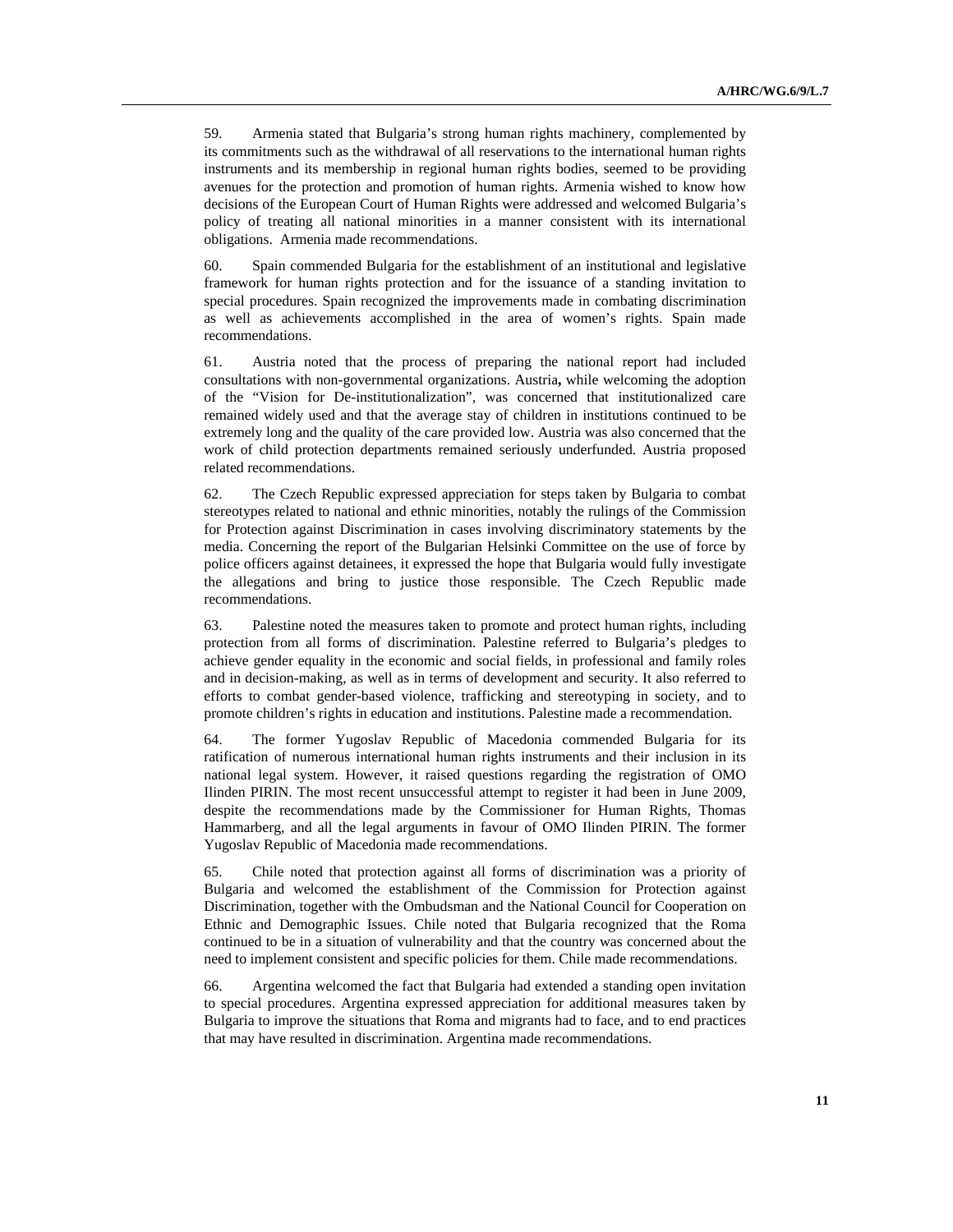67. Switzerland noted that Bulgaria had not yet ratified all human rights instruments, although the country had ratified the most important of these. It made reference to discriminatory practices against minorities, human trafficking and cruel, inhuman or degrading treatment committed by law enforcement officials, notably against persons belonging to minority groups. Switzerland made recommendations.

68. Ghana commended Bulgaria for its efforts to fully integrate refugees into its society, while noting the challenges faced by the country in combating trafficking in human beings. Ghana wished to know what concrete steps Bulgaria intended to take to enhance its capacity to deal with the identification of victims and criminal proceedings for trafficking. With regard to equality, Ghana wished to know the status of the Equal Opportunities Bill, the adoption of which has been postponed since 2001. Ghana made recommendations.

69. Slovenia commended Bulgaria for its excellent treaty body reporting status, as well as its efforts to de-institutionalize child care. Slovenia asked Bulgaria for information about its implementation of the recommendation of the Committee on the Rights of the Child that it provide sufficient human resources, an adequate strategic approach and effective coordination with respect to the implementation of the Programme for the Equal Integration of Roma. Referring to the recommendation of the Committee on the Elimination of Racial Discrimination, Slovenia asked about the progress made in further developing structures and means for teaching ethnic communities in their mother tongue. Slovenia made recommendations.

70. Ukraine noted the efforts of Bulgarian national institutions in the areas of antidiscrimination, gender equality, child protection, combating trafficking in human beings and cooperation on ethnic and demographic issues. Ukraine praised the approval of the new Framework Programme for the Integration of Roma into Bulgarian Society for 2010-2020. Ukraine also welcomed Bulgaria's signature of the Optional Protocol to the Convention against Torture, and encouraged the country to ratify it as a matter of priority. Ukraine made recommendations.

71. Iraq referred to the developments in the area of promoting human rights since the arrival of democracy in Bulgaria, including the adoption of legislation and the establishment of institutions, especially the Ombudsman and councils dealing with gender issues and combating trafficking. Iraq noted Bulgaria's efforts aimed at the ratification of the Optional Protocol to the Convention against Torture and welcomed the country's extension of a standing invitation to the special procedures. It made recommendations.

72. Nigeria commended Bulgaria for its commitment to the protection of human rights and recognized its efforts to tackle, inter alia, child abuse, violence against women and corruption. Nigeria noted that Roma people were still virtually lagging behind in all basic indices of human development. Nigeria also noted that the legal framework for protecting ethnic minorities from discrimination was deficient. Nigeria made a recommendation.

73. Romania expressed confidence that the recently established institutional framework would play a successful role in the implementation of human rights in Bulgaria. Romania encouraged the authorities to continue their efforts with a view to improving results in challenging fields. Romania also commended Bulgaria for having involved civil society in the universal periodic review process and expressed the view that cooperation between the public authorities and non-governmental organizations was a guarantee for a transparent and meaningful review process. Romania asked what steps were envisaged by Bulgaria to ensure gender equality.

74. Concerning the empowerment of women in society in general, the delegation of Bulgaria responded that men and women had an equal right to participate in society, and that special provisions in the Protection against Discrimination Act provided for all legal entities, including private companies, to undertake positive measures to increase the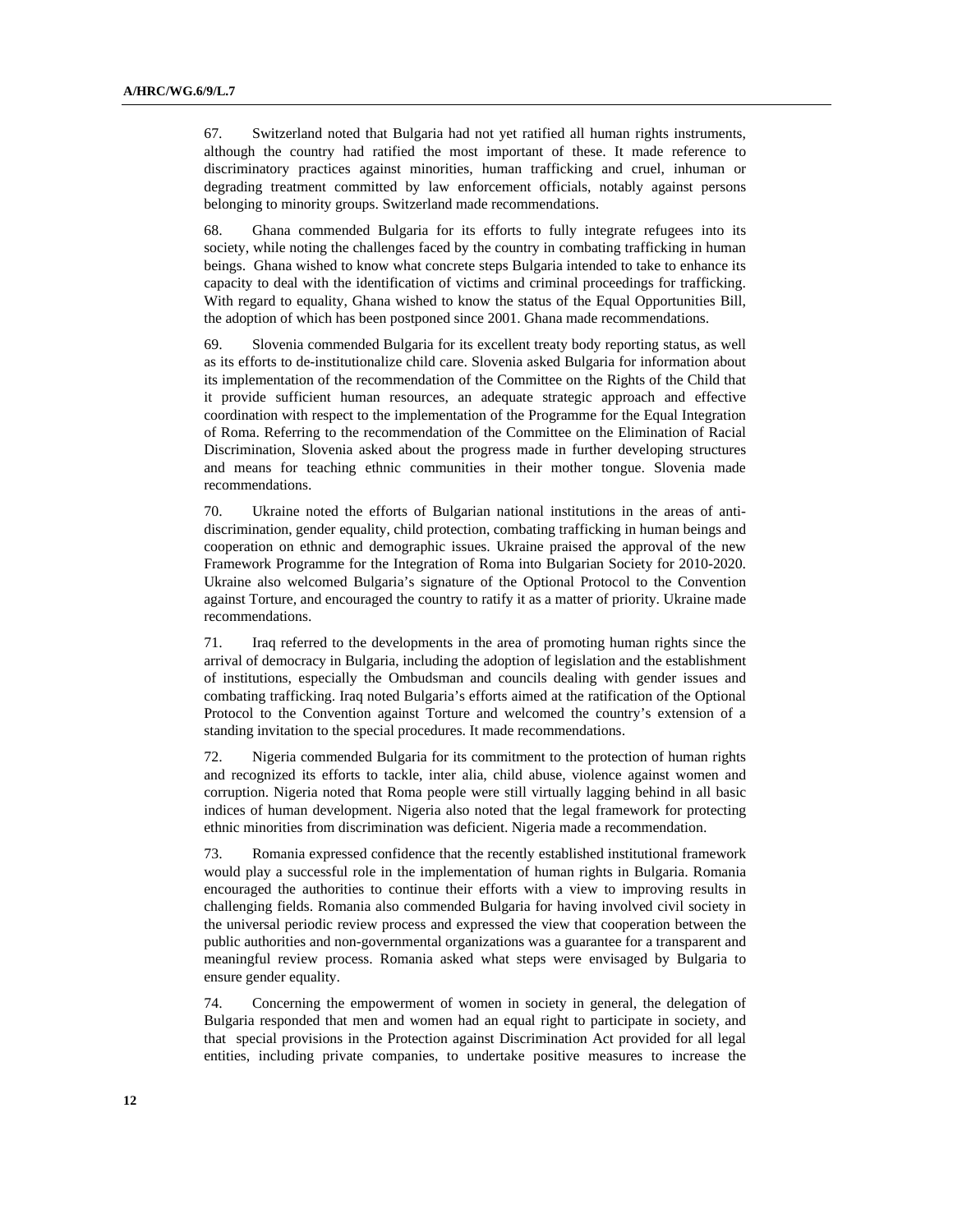participation of that sex which was less represented in the work environment. At present, there was a 13 to 14 per cent gap in terms of what men and women were paid on average. The Government had examined why this difference existed. It seemed to be due to the structure of staffing and positions occupied, rather than to the existence of policies giving men and women different salaries. Furthermore, an agreement had been signed between the Ministry of Labour and Social Policy and the Commission on Protection against Discrimination to take joint action to reduce or eliminate differences in pay between men and women.

75. With respect to refugees and asylum seekers, Bulgaria responded that since 2002, there had been a separate law and a Government agency ensuring the full implementation of protection measures under international law. The Minister provided relevant statistics.

76. Regarding domestic violence, Bulgaria responded that since 2005, the Domestic Violence Act had provided a clear definition, specific actions and measures to protect victims, and that in 2009 the necessary amendments had been made to the Penal Code. The Ministry of the Interior had issued guidelines on how to take action to protect women and children in cases of domestic violence, information leaflets had been distributed, and a National Coordinator in the Ministry of the Interior had been appointed. In August 2009, a national 24-hour hotline had been set up so that all victims could receive information and legal or psychological support. Currently, there were three shelters and five crisis centres, managed on a partnership basis by municipalities, non-governmental organizations and Government agencies, and they were doing excellent work.

77. Concerning the implementation of the decisions of the European Court of Human Rights, Bulgaria responded that the Ministry of Justice was responsible for their application and the harmonization of national legislation. For that purpose, a special mechanism had been created within the Ministry for analysing and distributing the case law of the European Court among the members of the judiciary and formulating proposals for legislative amendments, if needed. In addition, there was nationwide training for judges of the courts of first instance to inform them of the decisions and practice of the European Court of Human Rights. The delegation also stated that there were increasing numbers of cases before the courts of first instance quoting the European Convention on Human Rights.

78. In relation to the decision of the European Court of Human Rights regarding the case of OMO Ilinden PIRIN, it was reiterated that Bulgaria was in full compliance with that judgement and that no obligation to automatically register any political entity arose fromthat decision. Any registration of political entities had to be carried out in accordance with the relevant national legislation. It was also stated that ethnic identification was a matter of personal choice. The Bulgarian Constitution provided for equal rights for all Bulgarian citizens, notwithstanding their religious or ethnic background.

79. In concluding, the delegation of Bulgaria thanked all participants for the questions asked and recommendations made, and stated that he would ask his team to look closely at the recommendations that could be taken on board.

# **II. Conclusions and/or recommendations**

80. **The recommendations formulated during the interactive dialogue and listed below will be examined by Bulgaria, which will provide responses in due course, but no later than the sixteenth session of the Human Rights Council, to be held in March 2011:**

80.1. **Consider the possibility of expressing its consent to be bound by (Argentina)/ratify (Armenia, Spain, Palestine, Switzerland)/accede to the**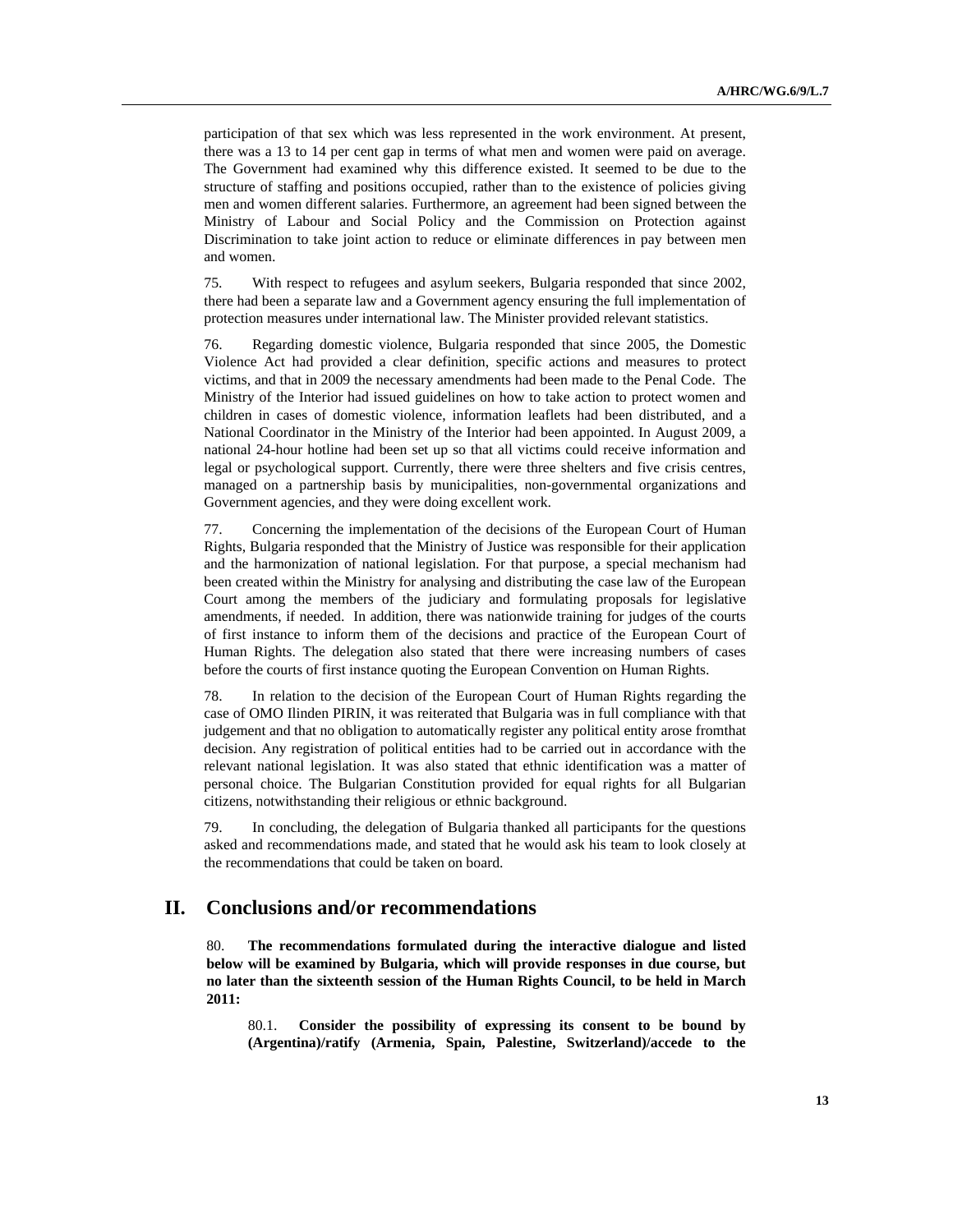**Optional Protocol to the Convention against Torture and Other Cruel, Inhuman or Degrading Treatment or Punishment, to permit the enable an independent monitoring of prisons and detention centres by the Subcommittee (Czech Republic);** 

80.2. **Comply with recommendation No. 1737 of 17 March 2006 of the Parliamentary Assembly of the Council of Europe, which calls for the ratification of the International Convention on the Protection of the Rights of All Migrant Workers and Members of Their Families (Algeria); consider the possibility of expressing its consent to be bound by (Argentina)/ratify (Palestine)/accede to ICRMW (Bosnia and Herzegovina);** 

80.3. **Adhere to the principles of the Convention on the Rights of Persons with Disabilities, with a view to its early ratification (Mexico); ratify CRPD (Spain); consider the possibility of expressing its consent to be bound by (Argentina)/consider ratifying CRPD and the Optional Protocol thereto (Chile), which would result in a higher level of cooperation with international human rights mechanisms, ensuring better safeguards for the rights of people with disabilities (Hungary);** 

80.4. **Consider the possibility of expressing its consent to be bound by the International Convention for the Protection of All Persons from Enforced Disappearance (Argentina)/ratify CED (Spain) and accept the competence of the treaty body as provided for in articles 31 and 32 (France);** 

80.5. **Ratify the Optional Protocol to the International Covenant on Economic, Social and Cultural Rights (Spain, Palestine, Switzerland);** 

80.6. **Consider acceding to (Brazil)/accede to the 1954 Convention relating to the Status of Stateless Persons, and the 1961 Convention on the Reduction of Statelessness (Germany, Bosnia and Herzegovina, Azerbaijan, Slovenia);** 

80.7. **Adopt a law guaranteeing equal opportunities for women and men (Canada);** 

80.8. **Adopt legislation to prevent discrimination on the grounds of sexual orientation in the same manner as existing legislation to protect against discrimination on the grounds of ethnicity, gender and religion (United Kingdom);** 

80.9. **Study the possibility of introducing a criminal aggravating factor for racial and religious hatred or hatred against persons with a minority sexual orientation (Spain);** 

80.10. **Adopt domestic legislation in accordance with the 1951 Convention on the Status of Refugees and the Optional Protocol thereto, guaranteeing efficient access to procedures for determining refugee status to persons requiring international protection (Argentina);** 

80.11. **Consider establishing (Finland)/establish a national human rights institution accredited by the International Coordinating Committee of National Institutions for the promotion and protection of human rights (Algeria, Turkey) in order to raise public awareness and guide the authorities (Finland);** 

80.12. **Establish an independent national human rights institution in accordance with (Indonesia)/in full compliance with the Paris Principles (Azerbaijan);**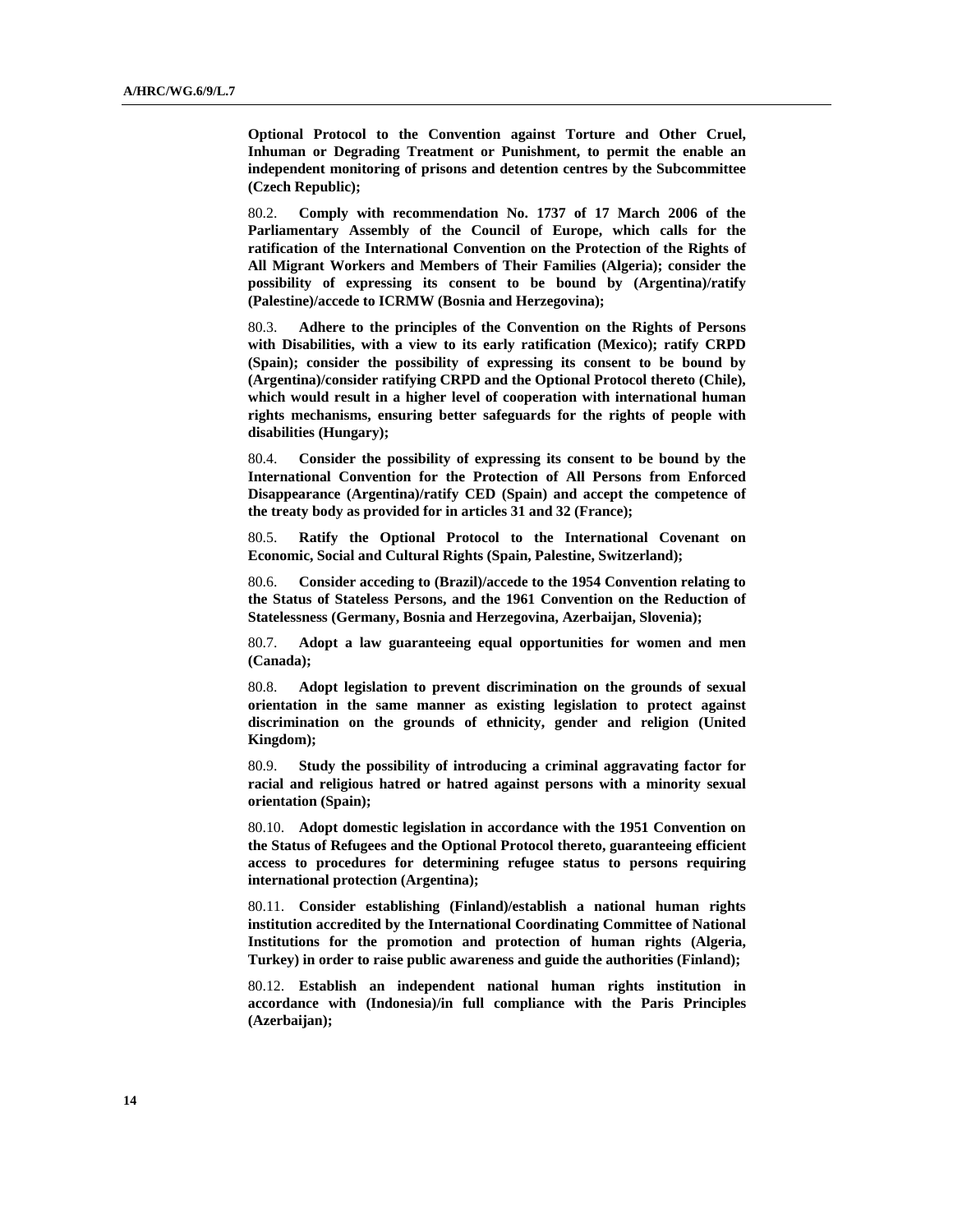80.13. **Explore the possibility of consolidating existing Ombudsman institutions and mechanisms into a single national human rights institution in line with the Paris Principles, through accreditation by the International Coordinating Committee of National Human Rights Institutions (Malaysia);** 

80.14. **Strengthen the role of bodies and institutions such as the Ombudsman and the National Council for Cooperation on Ethnic and Demographic Issues, in particular the Commission for Protection against Discrimination, by enhancing their human and logistical capacity (Ghana);** 

80.15. **Establish urgently procedures/mechanisms at the central and local levels to ensure the health and safety of all children in institutions, including a child ombudsman at the national or regional level (Norway);** 

80.16. **Continue efforts to further improve the already existing solid institutional framework regarding the protection of human rights and fundamental freedoms, and share best practices in this field (Greece);** 

80.17. **Further strengthen the role of bodies and institutions with competence to combat discrimination, in particular the Commission for Protection against Discrimination (Azerbaijan);** 

80.18. **Continue and strengthen, when necessary, the implementation of policies and programmes focused on the inclusion of its Roma community (Slovakia);** 

80.19. **Continue pursuing appropriate policies and programmes to accommodate the needs of mentally disabled children (Slovakia);** 

80.20. **Adopt a national strategy to continue and intensify the deinstitutionalization process aimed at replacing current shelters with alternative housing and means of care better suited to meeting the needs of orphans and/or persons with mental disabilities (Belgium);** 

80.21. **Draw up concrete and effective strategies to fight against domestic violence (Switzerland);** 

80.22. **Adopt and implement firmly all necessary measures to improve and ensure respect of the rights of people belonging to minorities (Switzerland);** 

80.23. **Develop and assess its strategies to combat human trafficking (Switzerland);** 

80.24. **Gather statistics on the various groups accessing public services in order to obtain an accurate picture of the use of services by different minorities (United Kingdom);** 

80.25. **Ensure continued emphasis on children's rights and welfare in Bulgaria's budget policy and consider increasing budget allocations for the implementation of the CRC, including in the areas of health, education and family support (Malaysia);** 

80.26. **Ensure necessary resources to facilitate the implementation of programs aimed at improving the situation of Roma people (Canada);** 

80.27. **Establish training programmes addressed to staff members of shelters for orphans and persons with mental disabilities in order to enable them to respond at best to the specific needs of the residents (Belgium);** 

80.28. **Develop and strengthen its human rights training programmes for police forces and the judiciary, addressing among others the appropriate use of**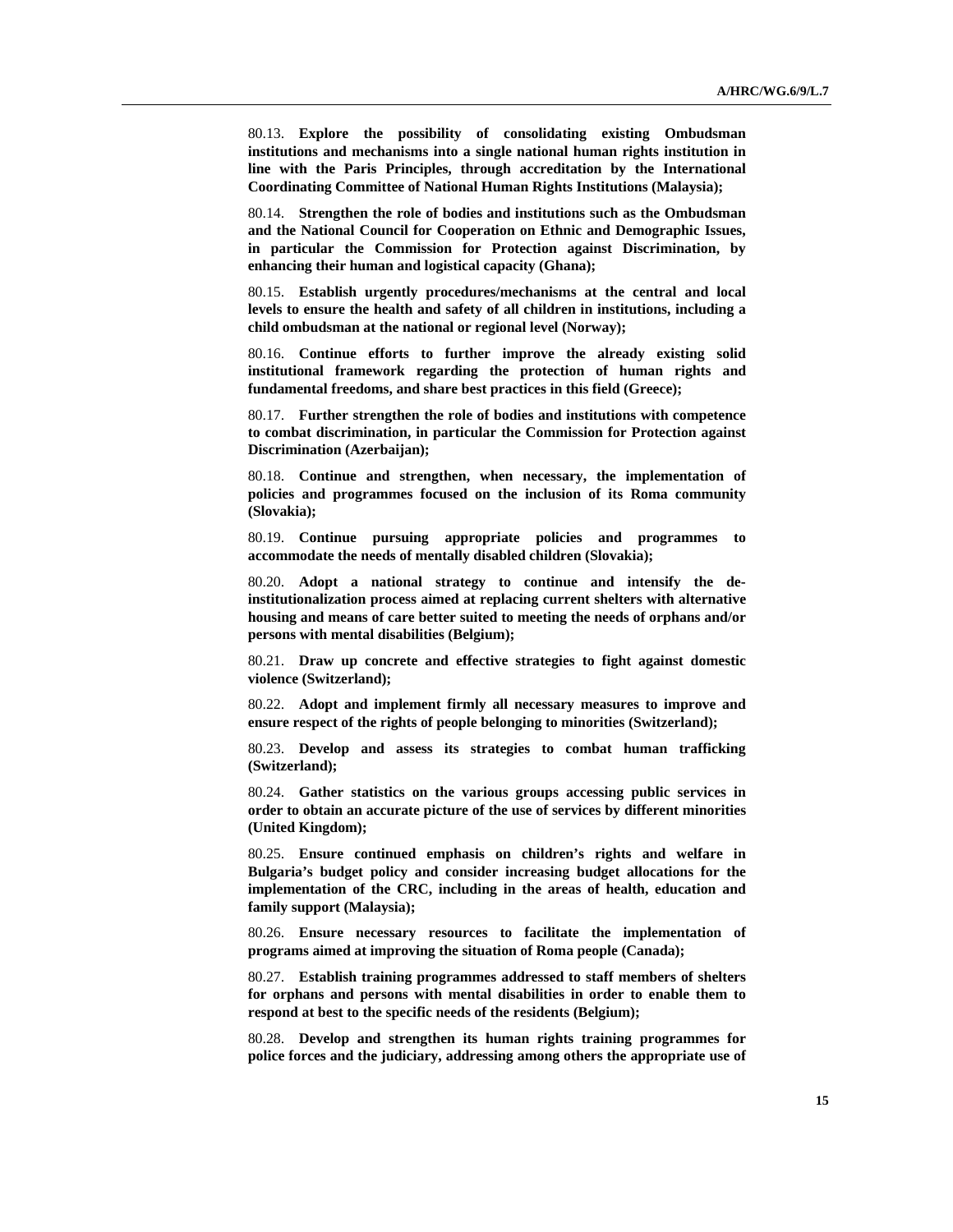**force as well as issues relating to discrimination and profiling based on race (Canada);** 

80.29. **Pay special emphasis on informing members of especially the Roma community, the elderly, women and the disadvantaged of their constitutional rights as citizens (Finland);** 

80.30. **Initiate public programmes to increase knowledge and awareness about sexually transferred diseases (STDs) and contraception (Germany);** 

80.31. **Give positive consideration to the request to carry out a visit to the country by the Special Rapporteur on the question of the trafficking of persons (Belarus);** 

80.32. **Continue to take the necessary measures in order to better promote women's rights in all spheres of society (Greece);** 

80.33. **Continue to take concrete measures in accordance with obligations under the relevant international treaties to protect women's rights and raise their social status (China);** 

80.34. **Consider further affirmative action to accelerate equality for women in practice: in working life and in political decision-making (Norway);** 

80.35. **Continue developing policies for effective gender equality and to combat gender violence, conducting special monitoring of cases involving gender-based violence and studying the reasons why such cases are rarely reported to the authorities (Spain);** 

80.36. **Take steps to address the gender segregation in the economy and the gender wage gap in the public sector (Ghana);** 

80.37. **Strengthen the concept of equality between the sexes and nondiscrimination, and open up possibilities for women to participate in public life and have access to high-level positions in leadership and administrative posts (Iraq);** 

80.38. **Continue its efforts to overcome stereotypical attitudes regarding the roles of men and women and existing gender inequality (Ukraine);** 

80.39. **Continue, as a main priority of the Bulgarian legislative and administrative policies, the fight against all forms of religious hatred, discrimination, racism, extremism and xenophobia (Algeria);** 

80.40. **Redouble efforts for the effective implementation of criminal provisions relating to acts of ethnic discrimination so as to prevent discrimination and human rights violations committed against persons belonging to minority groups (Mexico);** 

80.41. **Take more resolute action to prevent, and punish perpetrators, of racially motivated acts and propaganda that targeted ethnic minorities and foreigners (Malaysia);** 

80.42. **Continue in its efforts to tackle manifestation of racism and xenophobia including a review of the respective law to ensure that full and equal rights are guaranteed to all (Czech Republic);** 

80.43. **Support more actively the implementation of the rights of sexual minorities as a means to fight social isolation and discrimination (Norway);**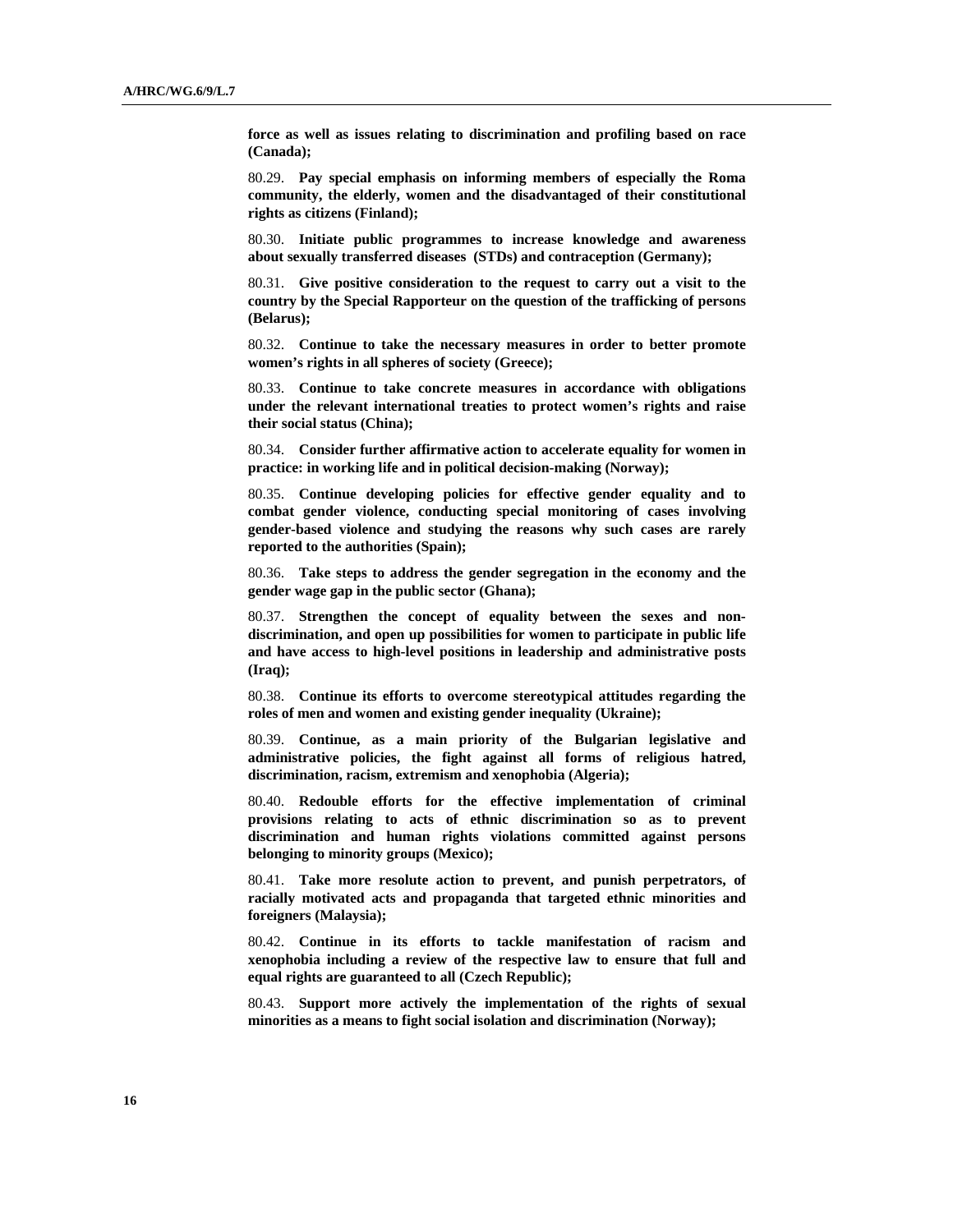80.44. **Develop effective measures to overcome continuing discriminatory patterns against ethnic minorities and lesbian, gay, bisexual and transgender persons through education and training (Spain);** 

80.45. **Continue strengthening the legal safeguards against ill treatment, and pursue efforts to reduce incidents of ill treatment by law enforcement personnel (Slovakia);** 

80.46. **Step up its efforts aimed at strengthening its effective implementation of the Convention against Torture and other Cruel, Inhuman or Degrading Treatment or Punishment (Argentina);** 

80.47. **Take all necessary measures to ensure that detention conditions fully meet international human rights standards, in accordance with Bulgaria's international obligations (Sweden);** 

80.48. **Make further efforts for combating domestic violence, as the problem of domestic violence is still present (Bosnia and Herzegovina);** 

80.49. **Take concrete measures aimed at effectively fighting against genderbased violence, including social awareness-raising campaigns and training programmes targeting law enforcement officials (Canada);** 

80.50. **Put in place sound policies to ensure a safer environment for children, and implement a more effective system for addressing cases of violence against children (Indonesia);** 

80.51. **Implement policies to prevent and detect cases of child abuse, as well as to ensure accountability and the rehabilitation of child victims (Brazil);** 

80.52. **Further enhance measures to prevent the exploitation of children for the purposes of prostitution and pornography, as well as to prosecute persons who are guilty of the exploitation or ill treatment of children (Belarus);** 

80.53. **Continue to ensure effective implementation of the national and transnational referral mechanism for victims of trafficking, and improve public awareness about the human trafficking issue (Indonesia);** 

80.54. **Step up its effort to combat trafficking in persons, inter alia, through the development of international cooperation with interested Governments, international organizations and non-governmental organizations (Belarus);** 

80.55. **Strengthen its efforts relating to the fight against human trafficking, ensuring that all aspects of the issue, from prevention to the suppression of crimes and the protection of victims, are taken into consideration (Belgium);** 

80.56. **Strengthen awareness-raising campaigns aimed at preventing human trafficking, and increase the protection provided to victims, notably children and newborns, including those of Roma origin, in line with the recommendations of the Committee on the Rights of the Child (Mexico);** 

80.57. **Further develop preventive measures to combat trafficking in human beings, with a special emphasis on children, newborn and pregnant women, as well as strengthen the national referral system and increase the number of centres for victims of trafficking (Republic of Moldova);** 

80.58. **Bring to justice the persons and social institutions for children responsible for 238 reported unaccounted deaths in the period 2000–2010 (Norway);**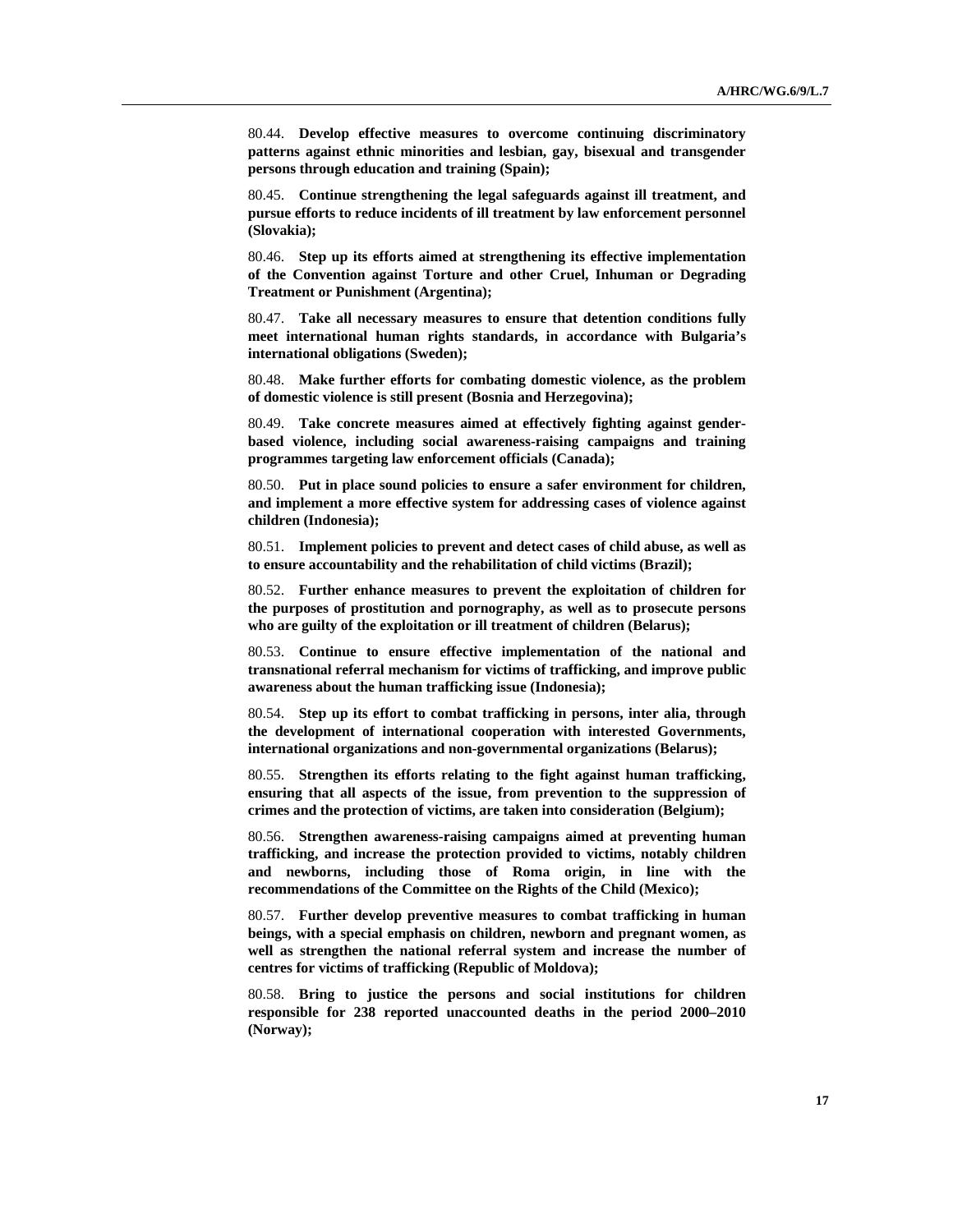80.59. **Take concrete action to bring to justice those who committed human rights violations against the members of the Turkish minority in the period 1984–1989 before the natural extinction of both the victims and perpetrators of the said events (Turkey);** 

80.60. **Take concrete measures to remedy the excessive use of force by security forces (Switzerland);** 

80.61. **Continue its efforts to investigate, prosecute and convict trafficking offenders (Ukraine);** 

80.62. **Continue its judicial reforms in the form of amendments to the Judicial Systems Act, the Penal Code and the Penal Procedure Code, the Ministry of Interior Act and the Criminal Assets Forfeiture Act and the like; give attention to more training and professionalism within the judiciary as well as the enhancement of the appraisal and appointment systems, and strengthen the accountability and efficiency of the Supreme Judicial Council (Netherlands);** 

80.63. **Continue to focus political attention and commitment, as well as the necessary administrative resources in Bulgaria, on the crucial issue of promoting efficiency and consistency throughout the justice system, and not least the accountability of the judiciary (Denmark);** 

80.64. **Enshrine in its Constitution the protection of rights of national and ethnic minorities, create an effective juvenile system, and continue to reform its justice system (Nigeria);** 

80.65. **Promote awareness of the National Legal Office and its services to improve confidence in the justice system and to ensure that Bulgarians have adequate legal standing before the courts (United Kingdom);** 

80.66. **Strictly apply all legal and disciplinary means to sanction corruption, conflict of interest and organized crime, and accelerate the implementation of the action plan to implement the National Anti-Corruption Strategy (Netherlands);** 

80.67. **Create an effective juvenile justice system in order to defend children's rights (Hungary);** 

80.68. **Take measures to guarantee effective access to justice, reparation and protection for women victims of gender-based violence (Brazil);** 

80.69. **Increase the budget for prisons to add new bed space and staff, provide training for prison personnel and explore other types of detention for nonviolent offenders to reduce the burden on prison facilities and staff (United States);** 

80.70. **Set up a policy specifically aimed at reducing the number of Roma children placed without valid reasons in establishments for children with disabilities or in rehabilitation centres (Canada);** 

80.71. **Rapidly close social institutions for children and find appropriate solutions for children who cannot live with their families (Norway);** 

80.72. **Allocate sufficient and, if necessary, additional resources for the recruitment and training of personnel in children's institutions, and intensify efforts to raise the number of foster families and provide them with adequate training for foster care (Netherlands);**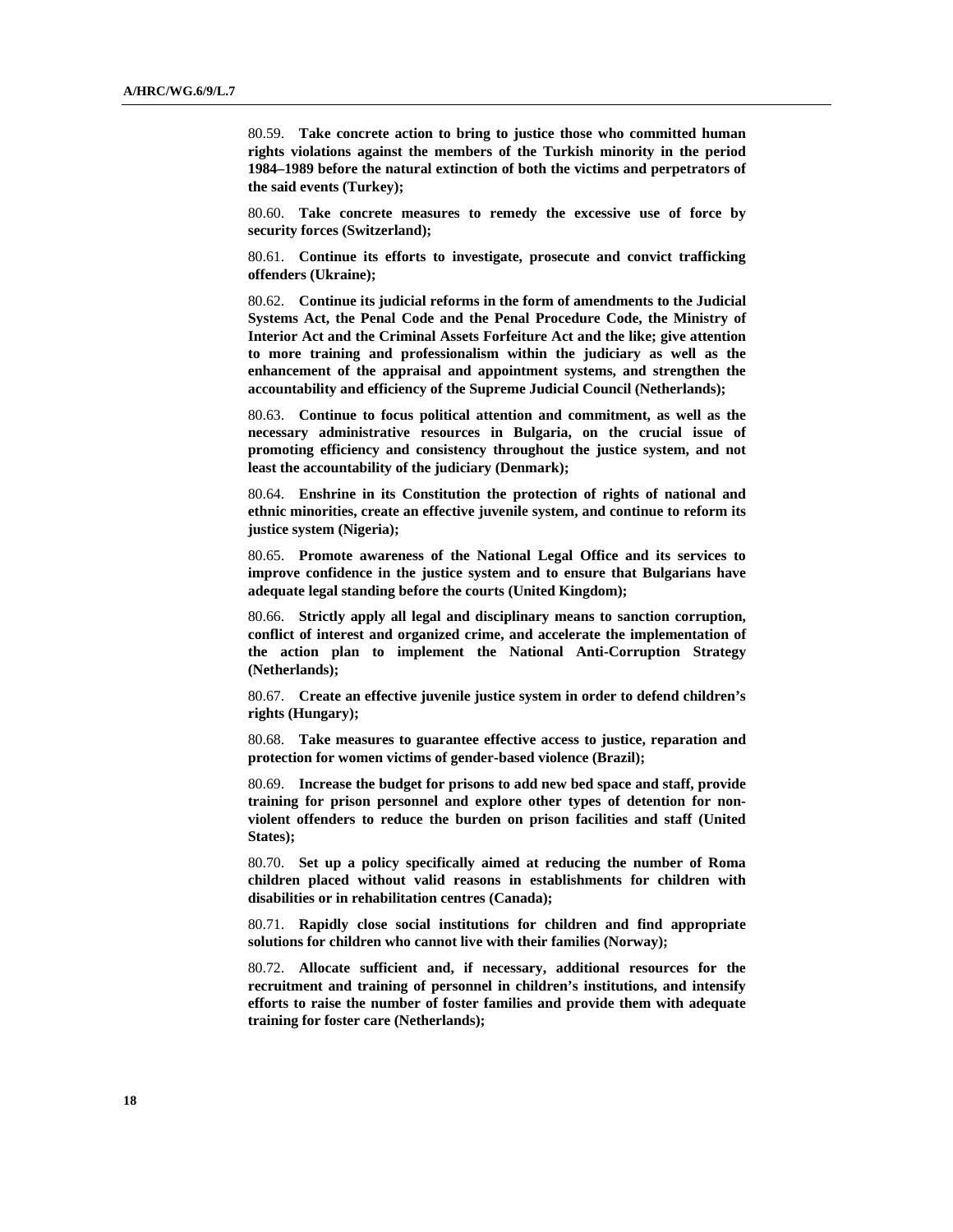80.73. **Increase the training and staffing levels of institutions for children, improve oversight, and implement incentives to attract higher-quality candidates to fill positions at these institutions (United States);** 

80.74. **Undertake a comprehensive review of the child protection system, social assistance and family policies to ensure coordinated and efficient services (Austria);** 

80.75. **Provide sufficient resources for the effective functioning of the child protection system, including through training of social workers, standards to limit the case load per social worker and their adequate remuneration (Austria);** 

80.76. **Take steps to ensure the provision of appropriate support for parents and families at risk to prevent the abandonment of children (Austria);** 

80.77. **Take urgent steps to end the continuing practice of placing babies and young children under the age of 3 in institutionalized care, and ensure the availability of family-based alternatives (Austria);** 

80.78. **Strengthen efforts to implement the "Vision for Deinstitutionalization", specifically in the light of the United Nations Guidelines for the Alternative Care of Children (Austria);** 

80.79. **Introduce legislation prohibiting secrecy in adoption and guaranteeing the right of the child to know his or her origins (Austria);** 

80.80. **Take steps to end the practice of international adoptions where the adoptive applicants are matched with children without having been introduced or had any opportunity to build any relationship with a child prior to the adoption decision (Austria);** 

80.81. **Take necessary action to address the impediments faced by the Turkish minority in exercising its religious freedoms, including the prevention of choosing religious leaders and their discouragement from restoring the property of the foundations and refusal for construction of mosques in the cities (Turkey);** 

80.82. **Take necessary measures to ensure that local authorities respect the religious freedom of minority religious groups and treat all religious groups equally (United States);** 

80.83. **Work for more diversified ownership of the media, and thoroughly investigate cases of intimidation/harassment against journalists, in order to fully ensure freedom of the press (Norway);** 

80.84. **Strengthen public awareness-raising campaigns relating to racism and intolerance, and adopt measures aimed at fighting racism in the media (Canada);** 

80.85. **Guarantee, without any discrimination, the rights to freedom of expression, association and peaceful assembly and the right to participate in public and political life (former Yugoslav Republic of Macedonia);** 

80.86. **Use more actively existing or new platforms for involving the Roma community in policy formulation and implementation at both the local and central levels, and actively pursue an increase in the number of Roma in all public institutions (Netherlands);**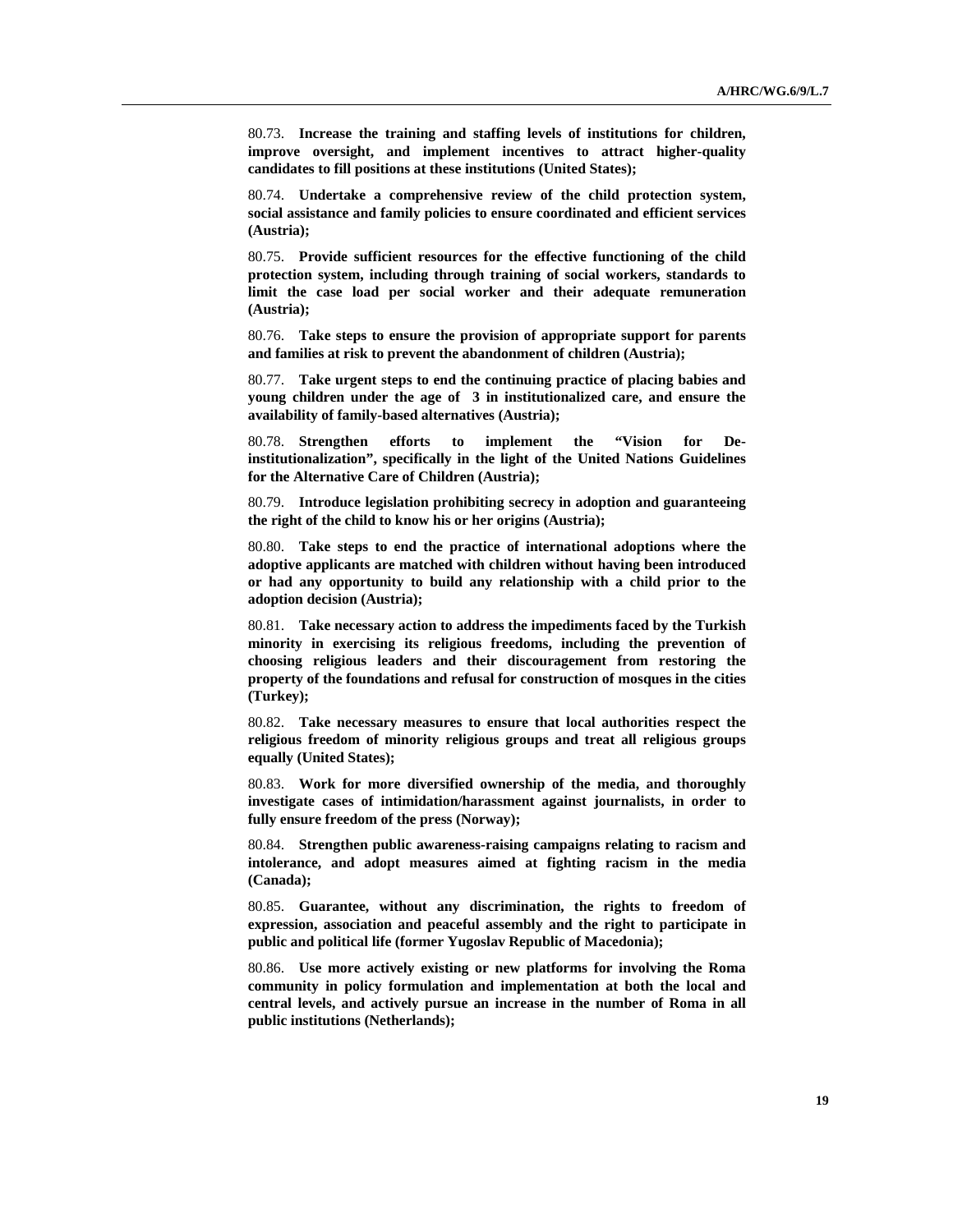80.87. **Consider adopting cash grant policies to alleviate poverty of vulnerable groups and to link it with health care, such as vaccination and prenatal care (Brazil);** 

80.88. **Take further measures to combat poverty of elderly women, single mothers with children and women with disabilities (Norway);** 

80.89. **Guarantee to all citizens, without exemptions, equal access to public services and to an adequate standard of living (Finland);** 

80.90. **Identify a set of "universal social services" accessible to all children and families to provide an adequate standard of living (Austria);** 

80.91. **Take effective measures to enhance the health-care sector (Algeria);** 

80.92. **Persist in its national efforts aimed at the systematic inclusion of human rights education in its educational and vocational systems and at all school levels (Morocco);** 

80.93. **Ensure that Roma children are not sent to special schools for the disabled, but instead are schooled together with other Bulgarian children (Finland);** 

80.94. **Evaluate the need for tuition in a special school on the basis of the child's personal characteristics, not on his or her ethnicity (Finland);** 

80.95. **Avoid the practice of the school segregation of Roma children, for example with primary school teachers, who are speaking their mother tongue, with the objective of achieving an effective learning of the Bulgarian language and other subjects taught (Spain);** 

80.96. **Communicate more efficiently to Roma parents the importance of literacy and the positive effect of education on the children's future, and, in this task, use the help of school assistants with a Romani background (Finland);** 

80.97. **Guarantee that the implementation of the law on compulsory preschool education for all children, adopted by Parliament on 23 September, covers the Roma as well as other minorities (Finland);** 

80.98. **Continue its efforts on the issue of inclusion of children with disabilities in the general school system and reducing the number of schools for children with special educational needs (Slovenia);** 

80.99. **Step up all efforts to protect the rights of migrants and also foster their economic and cultural life and improve their standard of living, particularly for large families, and provide them with Government financial support (Iraq);** 

80.100. **Take all necessary measures to fully ensure the enjoyment of human rights by persons belonging to the Romani minority, including with regard to combating discrimination and violence against such persons (Sweden);** 

80.101. **Continue to improve the living conditions of Roma people (Italy);** 

80.102. **Strengthen agreed efforts and the consolidation of existing acquis on the integration of Roma People***,* **particularly relating to budget and coordination of the various programmes established by the authorities (Morocco);**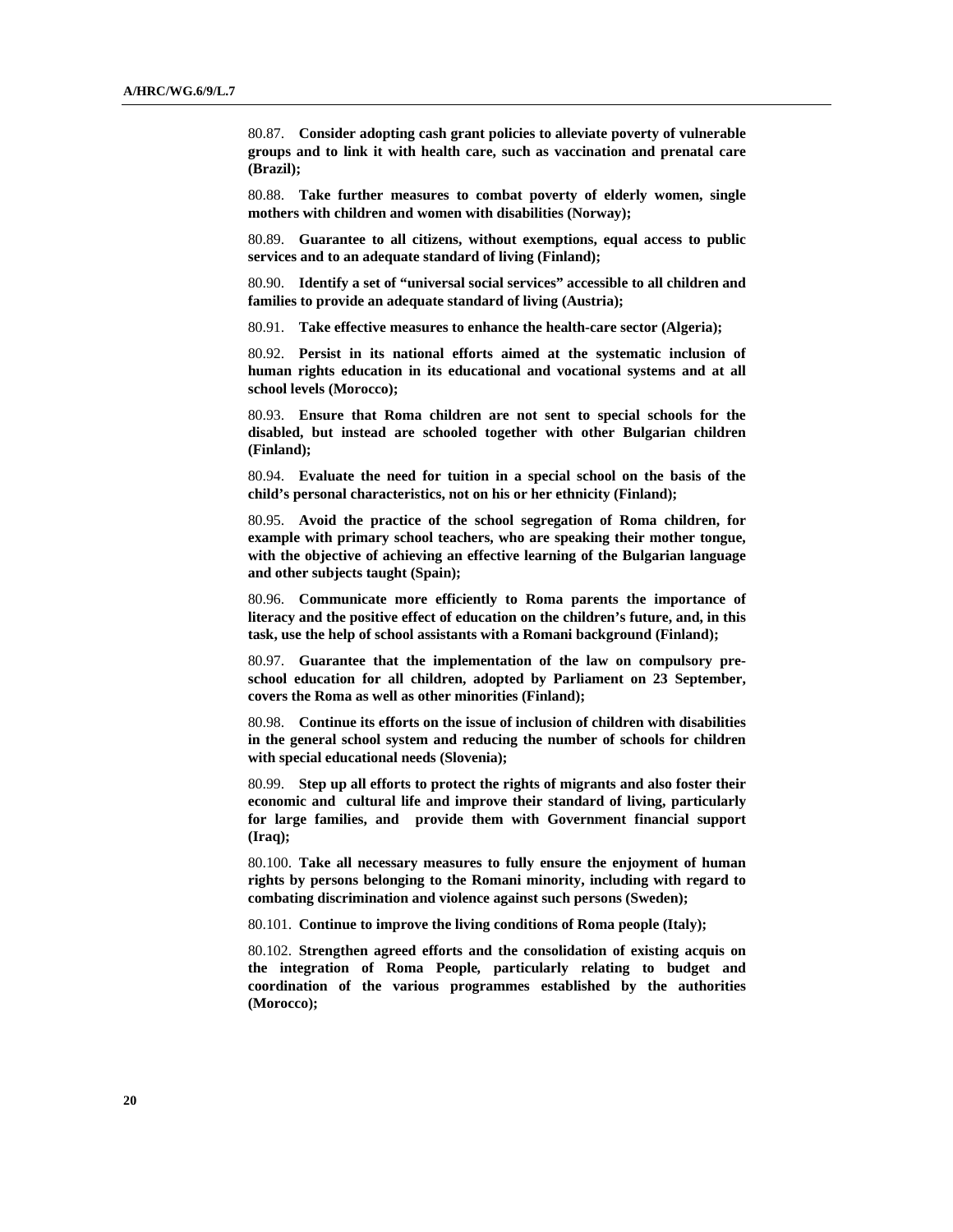80.103. **Continue to give political attention, commitment and concrete action on the issue of combating any discriminatory practices against the Roma minority (Denmark);** 

80.104. **Promote the economic and social integration of Roma individuals and respect for their rights by ensuring that due consideration is given in all policymaking processes to the impact on Roma of proposed legislation (United Kingdom);** 

80.105. **Pursue its integration policy for the Roma population, guaranteeing access to basic health and social services, education, housing and employment (Spain);** 

80.106. **Promote the identity of the Armenian minority by further addressing its educational, religious and cultural needs (Armenia);** 

80.107. **Fully implement the obligations from the Framework Convention for National Minorities of the Council of Europe and allow the registration of OMO Ilinden PIRIN and allow fully enjoyment of all rights to the Macedonian minority and other minorities, by fulfilling cultural and other related rights (former Yugoslav Republic of Macedonia);** 

80.108. **Fully respect all international obligations by accepting the legally binding United Nations documents and by its membership in the United Nations, especially articles 1, 3, 6 and 15 of the International Covenant on Civil and Political Rights, and by respecting the decisions of the other United Nations bodies and other organizations at the national level, especially, the decisions of the Human Rights Court in Strasbourg, in regard to minority rights (former Yugoslav Republic of Macedonia);** 

80.109. **Further address the human rights challenges and continue its efforts in strengthening national mechanisms, particularly in the field of gender equality and non-discrimination and in the area of preventing and combating human trafficking and protecting the victims thereof (Serbia);** 

80.110. **Undertake a transparent and inclusive process with civil society in the implementation of universal periodic review recommendations (Norway);** 

80.111. **Continue consultations with civil society in the follow-up to this review (Austria);** 

80.112. **Translate, publish and make available to the citizens of the country the assessments and recommendations made by relevant international human rights bodies, including the Human Rights Council's universal periodic review (Norway);** 

80.113. **Assess the recommendation made by the Committee on the Rights of the Child with regard to seeking technical assistance from the United Nations, in order to implement the recommendations of the study on violence against children and the establishment of a juvenile justice system (Chile).**

81. **All conclusions and/or recommendations contained in the present report reflect the positions of the submitting State(s) and/or the State under review. They should not be construed as endorsed by the Working Group as a whole.**